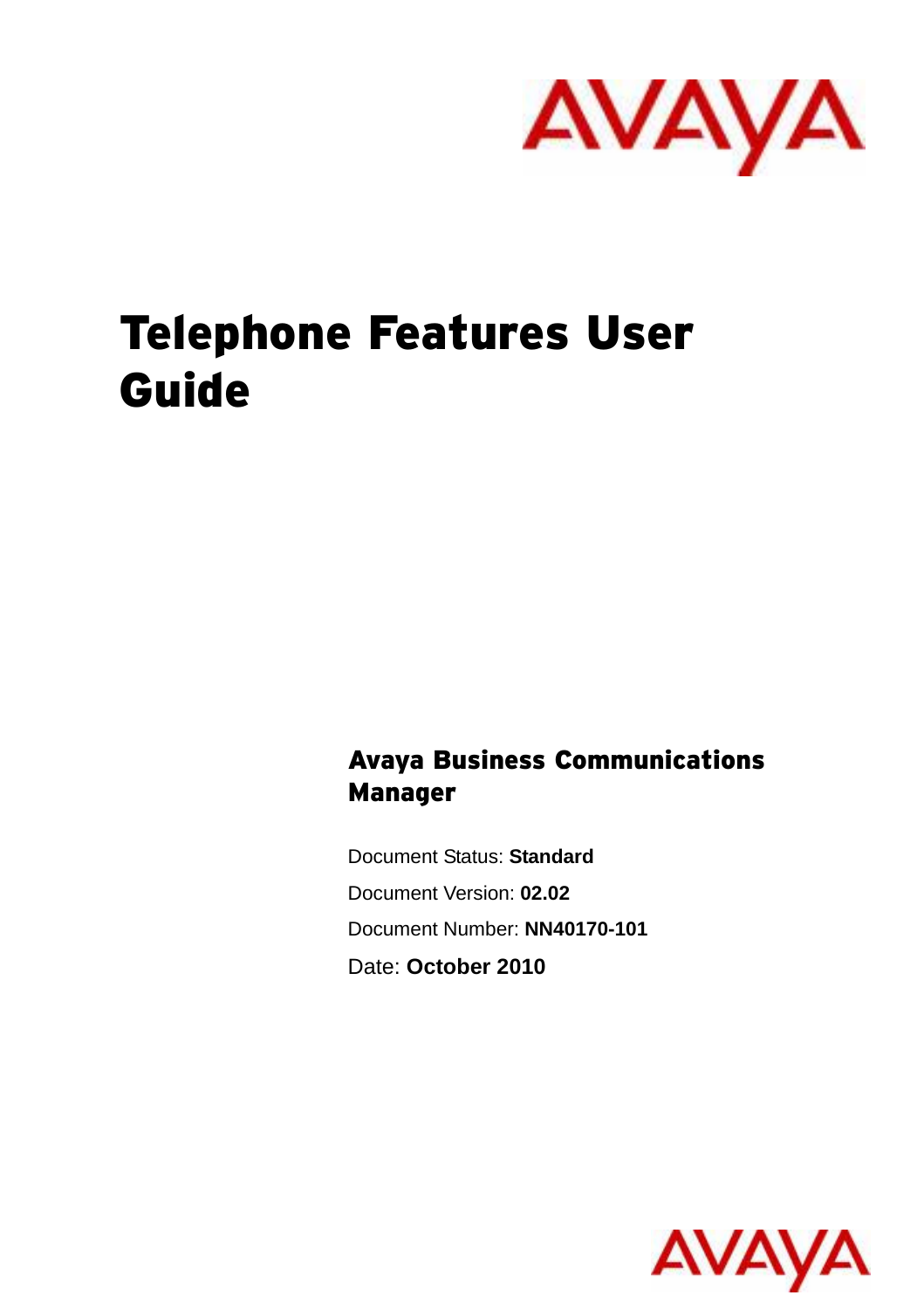## © 2010 Avaya Inc. All Rights Reserved.

## **Notices**

While reasonable efforts have been made to ensure that the information in this document is complete and accurate at the time of printing, Avaya assumes no liability for any errors. Avaya reserves the right to make changes and corrections to the information in this document without the obligation to notify any person or organization of such changes.

## **Documentation disclaimer**

Avaya shall not be responsible for any modifications, additions, or deletions to the original published version of this documentation unless such modifications, additions, or deletions were performed by Avaya. End User agree to indemnify and hold harmless Avaya, Avaya's agents, servants and employees against all claims, lawsuits, demands and judgments arising out of, or in connection with, subsequent modifications, additions or deletions to this documentation, to the extent made by End User.

## **Link disclaimer**

Avaya is not responsible for the contents or reliability of any linked Web sites referenced within this site or documentation(s) provided by Avaya. Avaya is not responsible for the accuracy of any information, statement or content provided on these sites and does not necessarily endorse the products, services, or information described or offered within them. Avaya does not guarantee that these links will work all the time and has no control over the availability of the linked pages.

## **Warranty**

Avaya provides a limited warranty on this product. Refer to your sales agreement to establish the terms of the limited warranty. In addition, Avaya's standard warranty language, as well as information regarding support for this product, while under warranty, is available to Avaya customers and other parties through the Avaya Support Web site: http://www.avaya.com/support Please note that if you acquired the product from an authorized reseller, the warranty is provided to you by said reseller and not by Avaya.

## **Licenses**

THE SOFTWARE LICENSE TERMS AVAILABLE ON THE AVAYA WEBSITE, HTTP://SUPPORT.AVAYA.COM/ LICENSEINFO/ ARE APPLICABLE TO ANYONE WHO DOWNLOADS, USES AND/OR INSTALLS AVAYA SOFTWARE, PURCHASED FROM AVAYA INC., ANY AVAYA AFFILIATE, OR AN AUTHORIZED AVAYA RESELLER (AS APPLICABLE) UNDER A COMMERCIAL AGREEMENT WITH AVAYA OR AN AUTHORIZED AVAYA RESELLER. UNLESS OTHERWISE AGREED TO BY AVAYA IN WRITING, AVAYA DOES NOT EXTEND THIS LICENSE IF THE SOFTWARE WAS OBTAINED FROM ANYONE OTHER THAN AVAYA, AN AVAYA AFFILIATE OR AN AVAYA AUTHORIZED RESELLER, AND AVAYA RESERVES THE RIGHT TO TAKE LEGAL ACTION AGAINST YOU AND ANYONE ELSE USING OR SELLING THE SOFTWARE WITHOUT A LICENSE. BY INSTALLING, DOWNLOADING OR USING THE SOFTWARE, OR AUTHORIZING OTHERS TO DO SO, YOU, ON BEHALF OF YOURSELF AND THE ENTITY FOR WHOM YOU ARE INSTALLING, DOWNLOADING OR USING THE SOFTWARE (HEREINAFTER REFERRED TO INTERCHANGEABLY AS "YOU" AND "END USER"), AGREE TO THESE TERMS AND CONDITIONS AND CREATE A BINDING CONTRACT BETWEEN YOU AND AVAYA INC. OR THE APPLICABLE AVAYA AFFILIATE ("AVAYA").

## **Copyright**

Except where expressly stated otherwise, no use should be made of the Documentation(s) and Product(s) provided by Avaya. All content in this documentation(s) and the product(s) provided by Avaya including the selection, ar is owned either by Avaya or its licensors and is protected by copyright and other intellectual property laws including the sui generis rights relating to the protection of databases. You may not modify, copy, reproduce, republish, upload, post, transmit or distribute in any way any content, in whole or in part, including any code and software. Unauthorized reproduction, transmission, dissemination, storage, and or use without the express written consent of Avaya can be a criminal, as well as a civil offense under the applicable law.

## **Third Party Components**

Certain software programs or portions thereof included in the Product may contain software distributed under third party agreements ("Third Party Components"), which may contain terms that expand or limit rights to use certain portions of the Product ("Third Party Terms"). Information regarding distributed Linux OS source code (for those Products that have distributed the Linux OS source code), and identifying the copyright holders of the Third Party Components and the Third Party Terms that apply to them is available on the Avaya Support Web site: http://support.avaya.com/Copyright.

## **Trademarks**

*The trademarks, logos and service marks ("Marks") displayed in this site, the documentation(s) and product(s) provided by Avaya are the registered or unregistered Marks of Avaya, its affiliates, or other third parties. Users are not permitted to use such Marks without prior written consent from Avaya or such third party which may own the Mark. Nothing contained in this site, the documentation(s) and product(s) should be construed as granting, by implication, estoppel, or otherwise, any license or right in and to the Marks without the express written permission of Avaya or the applicable third party.* Avaya is a registered trademark of Avaya Inc. All non-Avaya trademarks are the property of their respective owners.

## **Downloading documents**

For the most current versions of documentation, see the Avaya Support. Web site: http://www.avaya.com/support

## **Contact Avaya Support**

Avaya provides a telephone number for you to use to report problems or to ask questions about your product. The support telephone number is 1-800-242-2121 in the United States. For additional support telephone numbers, see the Avaya Web site: http:// www.avaya.com/support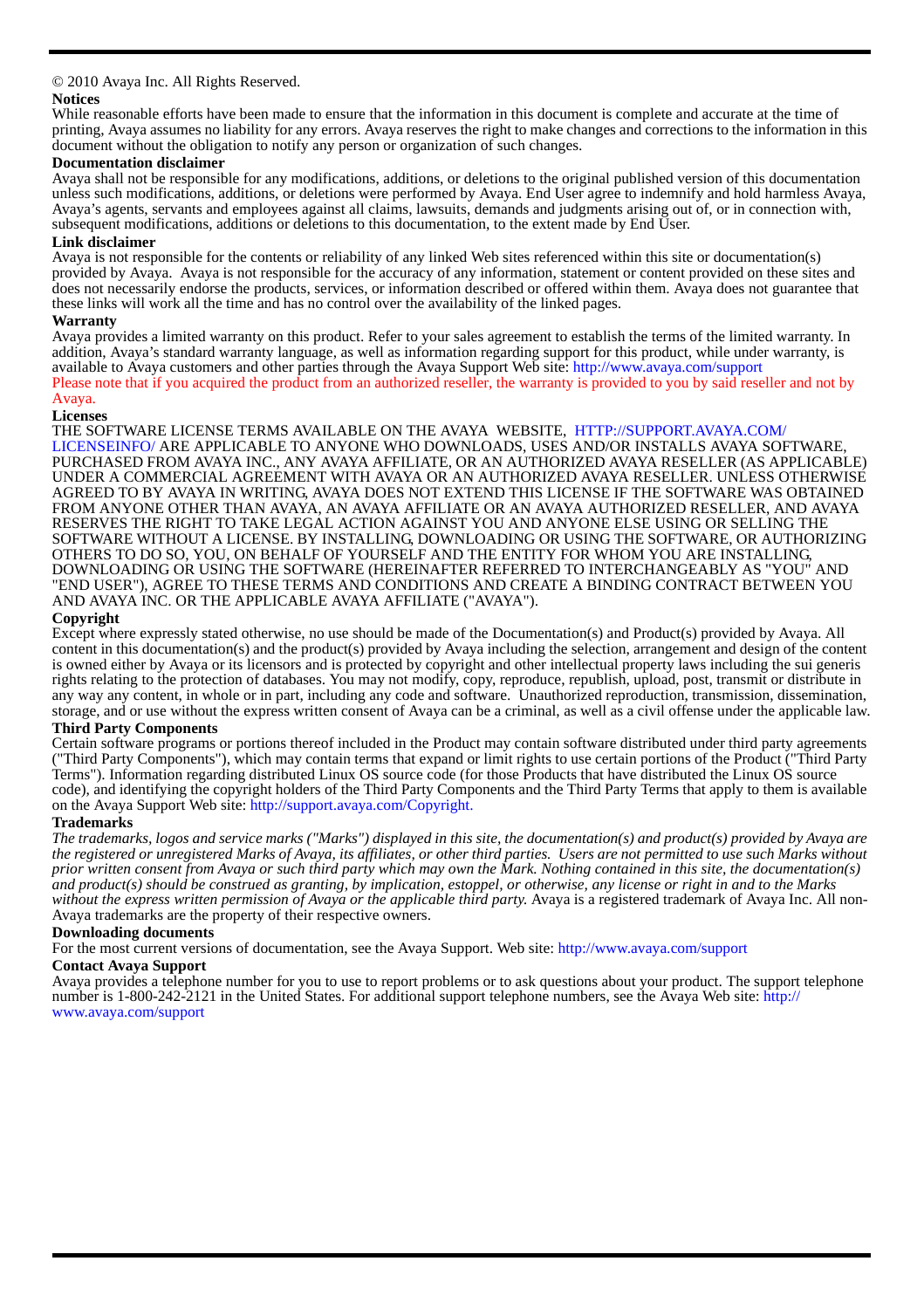# **Telephone button icons**

Use this guide as a quick reference for accessing the features of your telephone. More application-specific feature information is available in the following documents:

- Avaya Call Pilot ManagerTelephone Administration Guide for Voicemail features
- Avaya Contact Center Telephone Administration Guide for Call Center features
- Avaya System-wide Call Appearance (SWCA) Feature Card for SWCA features
- Hospitality Feature Card for Hospitality features
- Avaya Meet-Me Conferencing User Guide for instructions on using the Meet-Me Conferencing feature
- Avaya Find Me/Follow Me User Guide for instructions on using the Find Me/Follow Me feature

Your system administrator can inform you if any of these features are not available on your telephone.

To access the features of your telephone, you will need to use the Feature button. Some models of phone include a Feature button, while other models use a different label. On digital phones, the Feature button is labelled as the Services key or by a small globe icon. Other telephone models have different icons, or they show the word Feature above a display key. Refer to the user guide for the specific telephone model for more information.

This book uses **FEATURE** to indicate pressing the Feature key is required before entering a feature code. The table below shows which buttons to use on the different types of Avaya telephones. Refer to each user card for specific details about each type of telephone.

| <b>Button Function</b>     | Digital and analog telephones                                                                                                                                                                                                                   | <b>IP Phones</b> |  |
|----------------------------|-------------------------------------------------------------------------------------------------------------------------------------------------------------------------------------------------------------------------------------------------|------------------|--|
| Feature                    | $F_{\sf X}$<br>Feature                                                                                                                                                                                                                          | Display key      |  |
| Hold                       | Hold                                                                                                                                                                                                                                            |                  |  |
| Release<br>On- or Off-hook | RIs i<br>$\mathbf{r}$                                                                                                                                                                                                                           |                  |  |
|                            | Telephones with line buttons:<br>Press the active line button or Intercom key, and lift handset.                                                                                                                                                |                  |  |
|                            | Telephones with no buttons: Lift handset.                                                                                                                                                                                                       |                  |  |
| Answer call                | When using a headset on a Avaya 7316E Digital Deskphone or on an IP<br>phone, press the Headset button to answer a call. On models that do not<br>have a Headset button, connect the headset and answer a call by taking<br>the phone off-hook. |                  |  |
|                            | To answer a call using the handsfree feature, press the <b>Handsfree</b> key to<br>transfer a call from the handset/headset to the telephone speaker.                                                                                           |                  |  |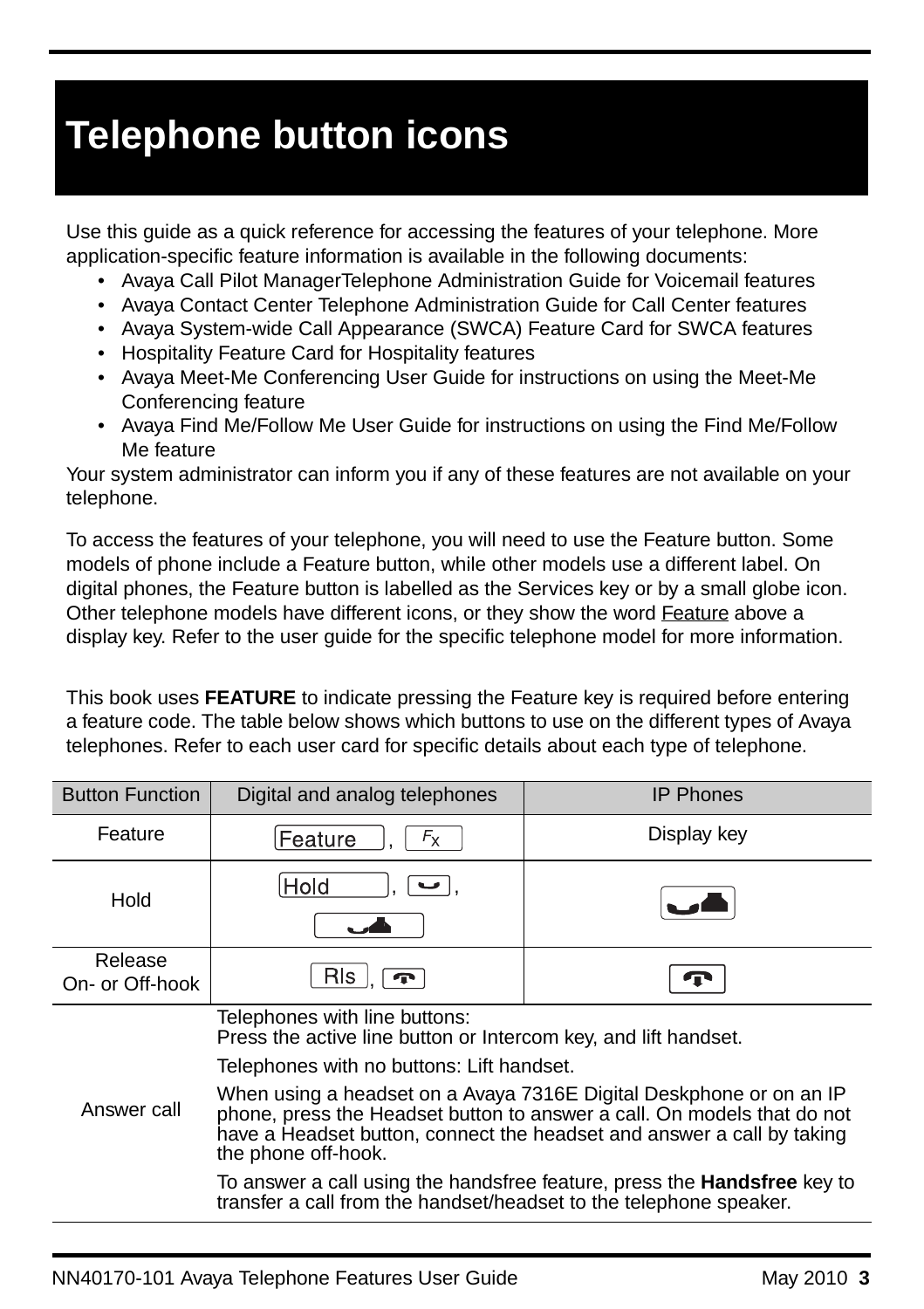### Soft Keys Telephones with displays have softkeys located directly under the display. The softkey labels are be shown in the telephone display. The Softkey labels and functions change depending on the telephone model and, the operation being performed.

## **Symbols used in this guide:**

This guide uses the following labels to indicate each type of configuration button:

- **FEATURE** indicates pressing the Feature key
- **HOLD** indicates pressing the Hold key (or equivalent)
- **RLS** indicates pressing the Release key (or equivalent)

The following symbols are used to indicate different types of phones. Within the text, the symbols indicate features that are not supported, or that require different actions than the standard digital phones:

## \* indicates Avaya 7000 and Avaya 7100 Digital Deskphones and the Avaya IP Phones

Note: If your telephone does not have access to all the features listed in this guide, then either your telephone does not support the feature, or the feature has not been enabled on your telephone. Your system administrator can provide details.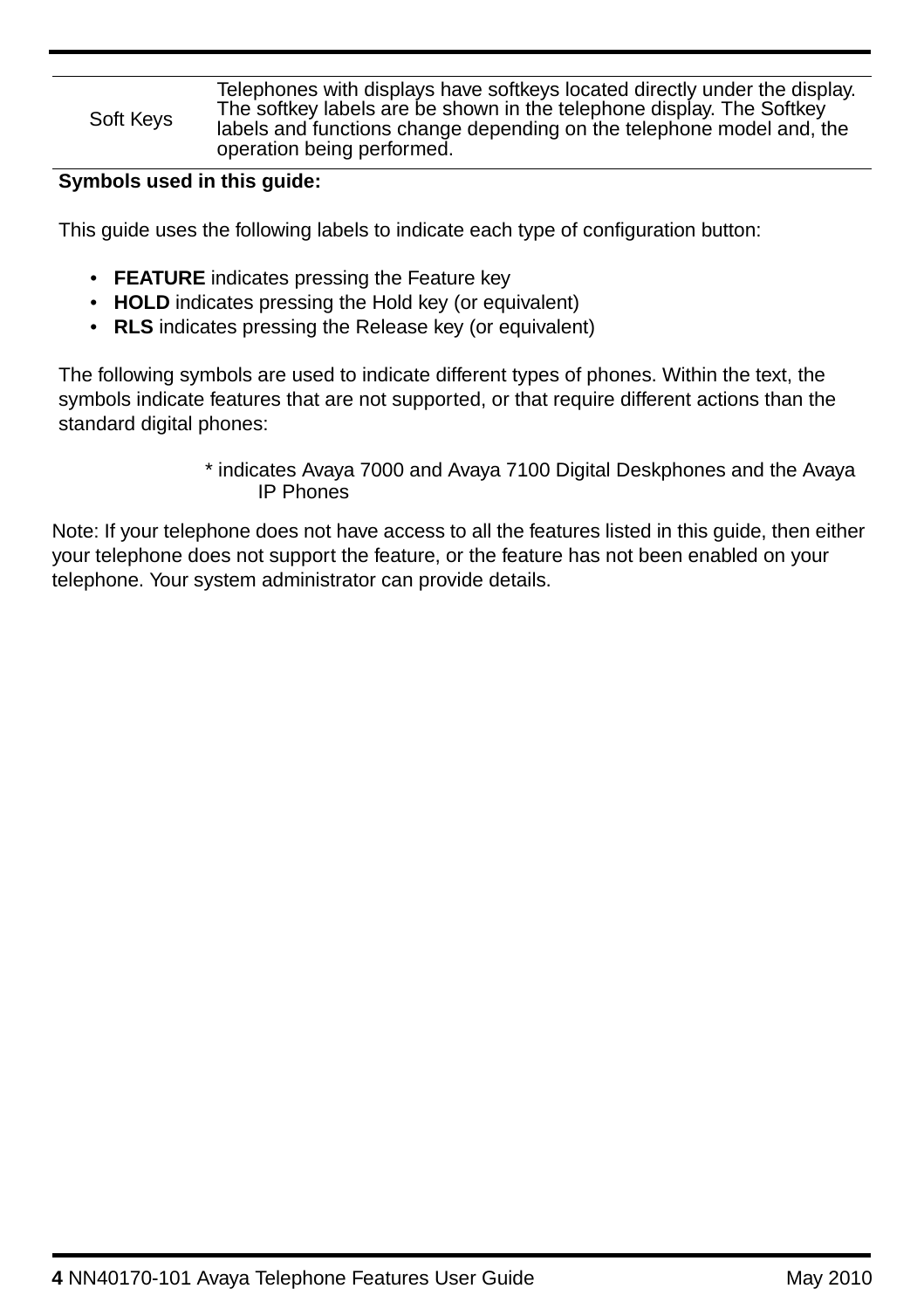| <b>Background</b><br><b>Music</b> | <b>FEATURE 86</b><br><b>Cancel: FEATURE #86</b><br>Listen to music (provided by an external source or an IP source connected<br>to the system) through your telephone speaker when you are not on a call.<br>Use the same feature code to cancel the background music.                                                                                |  |
|-----------------------------------|-------------------------------------------------------------------------------------------------------------------------------------------------------------------------------------------------------------------------------------------------------------------------------------------------------------------------------------------------------|--|
| <b>Button Inquiry</b>             | <b>FEATURE *0</b><br>Check what feature is programmed on any button. Use when labeling<br>buttons.<br>Variances<br>* (shows DN)                                                                                                                                                                                                                       |  |
| <b>Call Duration</b><br>Timer     | <b>FEATURE 77</b><br>Briefly display the approximate length of your current or most recent call.                                                                                                                                                                                                                                                      |  |
| <b>Call Forward</b>               | <b>FEATURE 4</b><br><b>Cancel: FEATURE #4</b><br>Send your calls to another telephone in your system.                                                                                                                                                                                                                                                 |  |
| Call park                         | <b>FEATURE 74</b><br>Put a call on hold to enable you to answer the call from any telephone in<br>your system. The display shows a three-digit retrieval code.<br>To retrieve a parked call: press an intercom button and dial the retrieval<br>code.<br><b>Variances</b><br>* (Lift the handset or go on- or off-hook, and dial the retrieval code.) |  |
| Call Pickup,<br>directed          | <b>FEATURE</b> 76 and the telephone number<br>Answer any ringing telephone.                                                                                                                                                                                                                                                                           |  |
| Call Pickup,<br>group             | <b>FEATURE 75</b><br>Answer a call ringing at another telephone in your pickup group. The<br>external call ringing longest is answered first.                                                                                                                                                                                                         |  |
| <b>Call Queuing</b>               | FEATURE 801<br>Answer the next call. If more than one call is waiting, priority is given to<br>incoming external calls over callback, camped, or transferred calls.                                                                                                                                                                                   |  |
| Camp-on                           | <b>FEATURE</b> 82 and the extension number of the receiving telephone.<br>Re-route a call to another telephone even if all the telephones lines are<br>busy.                                                                                                                                                                                          |  |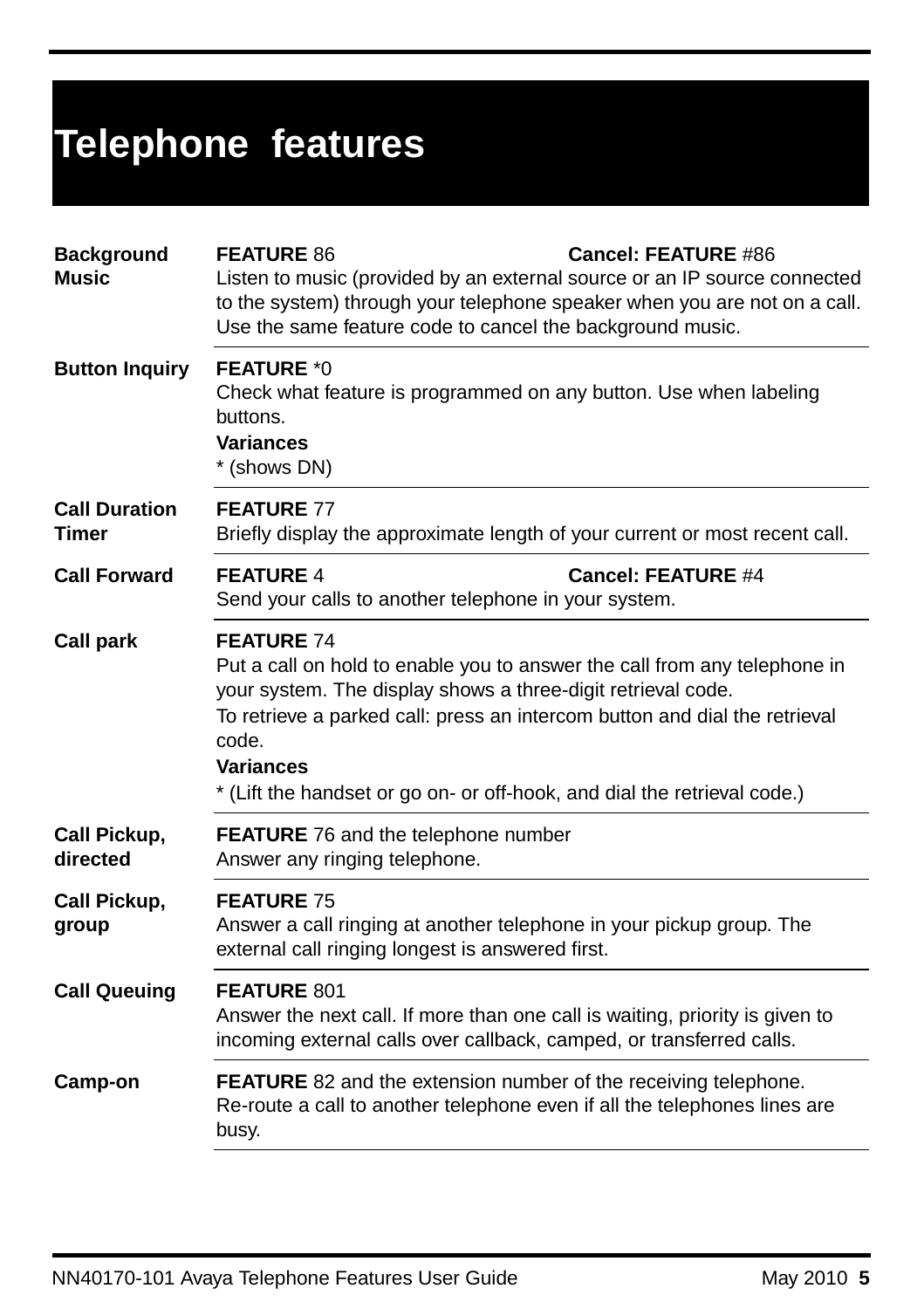## **Class of Service FEATURE** 68 plus COS password

**password** Change the dialing filters on a line or telephone, or gain external access to your system. Dialing filters determine which numbers you can dial. The COS password is provided by your System Administrator to change your Class of Service.

## **Conference FEATURE** 3

## **Establish a three-party conference call.**

- 1. Make or answer the first call.
- 2. Put the first call on hold.
- 3. Make or answer the second call.
- 4. After the second call is connected, press **FEATURE** 3.
- 5. Press the line or intercom button of the first held call.
- 6. Press **RLS** to end the conference call.

## **Variances**

\*(Step 5 not required)

## **Establish a multi-party conference call (4 or more people; maximum 18).**

- 1. Follow the steps to establish a three-party conference call.
- 2. Press the **Newcall** softkey, or press **FEATURE** 807. You can also use the Intercom key if your set has one.
- 3. After the fourth call is answered, press **FEATURE** 3, and press the held line.
- 4. Put the fourth call on hold and repeat steps 2 and 3 to add more calls to the conference.
- 5. Press **RLS** to end the conference call.

## **To remove yourself from a conference permanently (unsupervised conference):**

## Press **FEATURE** 70.

The other two callers remain connected. (Some external lines may not support this feature.)

## **To put a conference on hold:**

Press **HOLD**. The other callers can still talk to each other.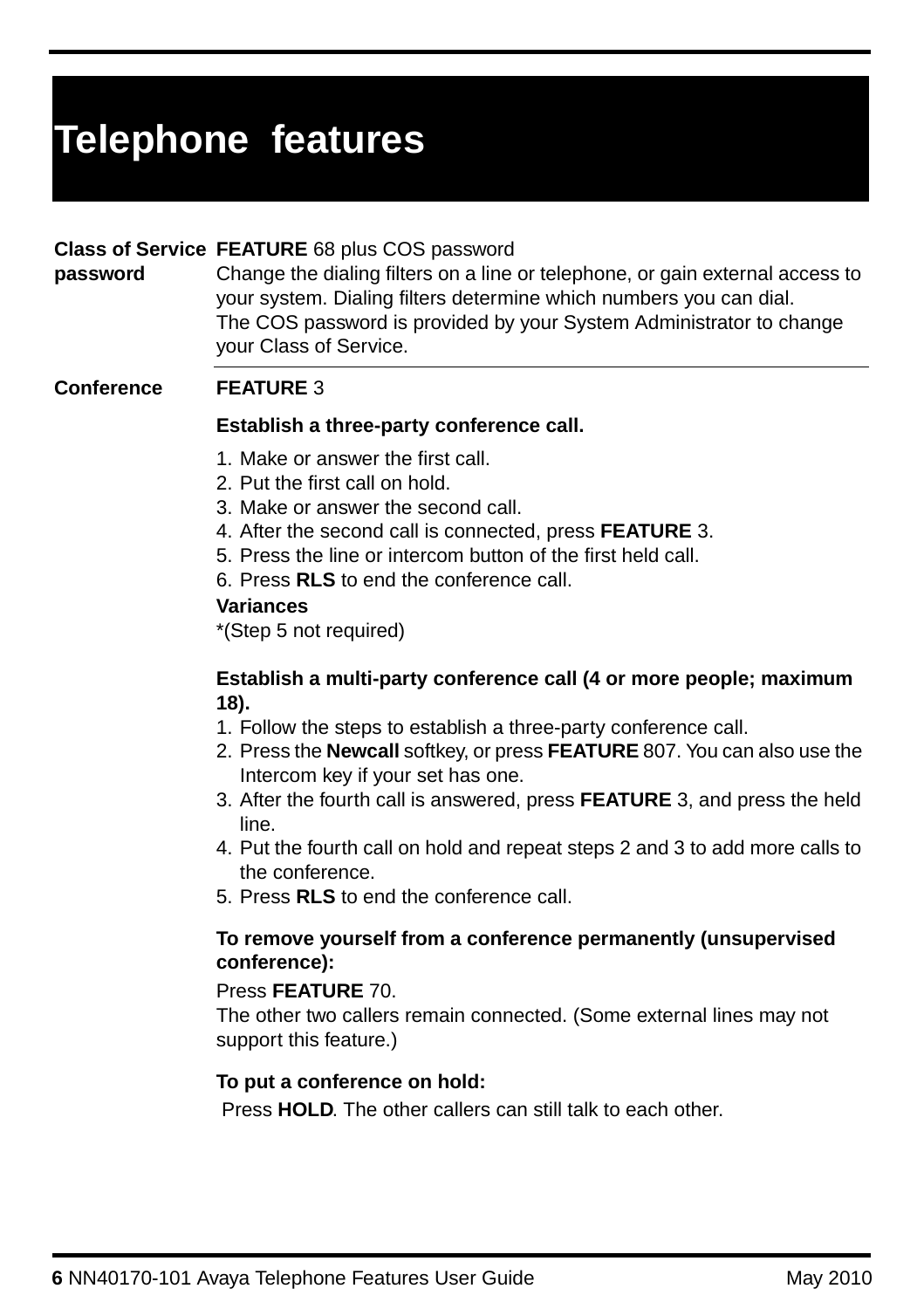## **To split a conference:**

Press the line or intercom button of one caller to consult privately while the other caller is on hold.

**Note**: This feature is not available for multi-party conference calls.

## **To re-establish the conference:** Press **FEATURE** 3**.**

## **To disconnect one party:**

- 1. Press the line or intercom button for the caller you want to disconnect.
- 2. Press **RLS**.
- 3. Press the line or intercom button to resume your conversation with the other caller.

## **To independently hold two calls:**

1. Press the line or intercom button of the first caller.

2. Press **HOLD**. The second caller is automatically put on hold.

**Note**: This feature is not available for multi-party conference calls.

## **To re-establish the conference:**

- 1. Retrieve one call from hold.
- 2. Press **FEATURE** 3.
- 3. Retrieve the second call from hold.

## **To send Hookswitch or DTMF during a conference call:**

Either system telephone engaged in a three-way conference call over a Network CLID or DS trunk can issue a hookswitch or DTMF dialing request without leaving the conference, if the feature is enabled.

**Note:** This feature is not available for Avaya 20xx series IP Deskphones.

- To hear DTMF tones on these telephones during dial, activate Long Tones (**FEATURE** 808).
- To conference in another party through the trunk, use **Link** (**FEATURE** 71)

**Contrast adjustment FEATURE** \*7 plus a number from 1 to 9 to adjust the display contrast. Press **HOLD** to set your choice.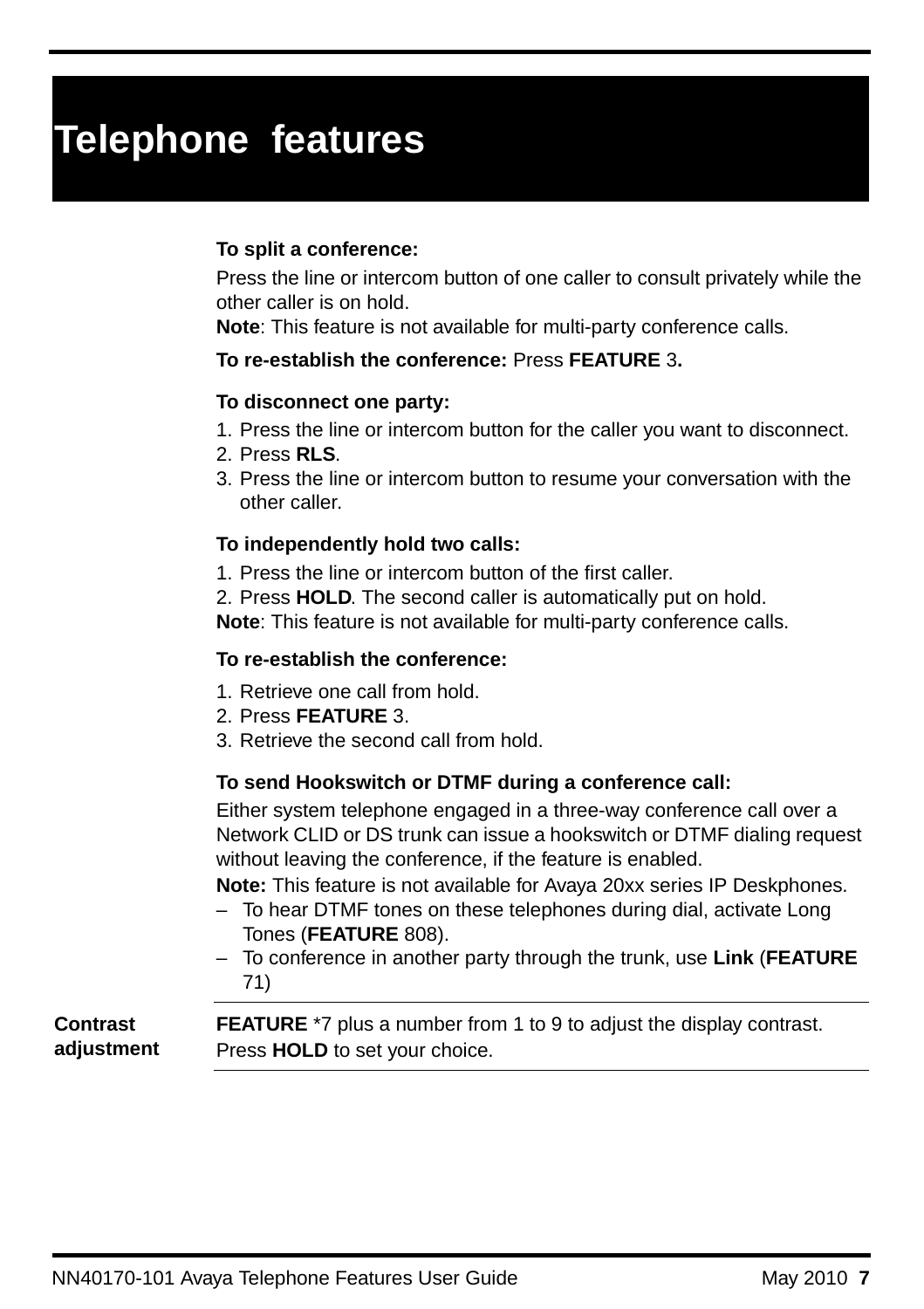## **Dialing modes FEATURE** \*82

Use the following steps to choose one of three modes of dialing listed:

- 1. Press **FEATURE** \*82.
- 2. Press # to select the mode.
- 3. Press **HOLD** to store the mode.

**Standard Dial:** Select a line, then dial the number. (Standard Dial is always available, even when another dialing mode is selected.) **Automatic Dial:** Dial the number without choosing a line button first. Your prime line is selected automatically for the call.

**Pre-Dial:** Dial the number, then press a line button to place the call. Edit the number by pressing the volume bar before placing the call.

## **Do Not Disturb FEATURE** 85 **Cancel: FEATURE** #85

When you are not on a call, prevent all incoming calls, except priority calls, from ringing at your telephone. When you are on a call, block an incoming priority call.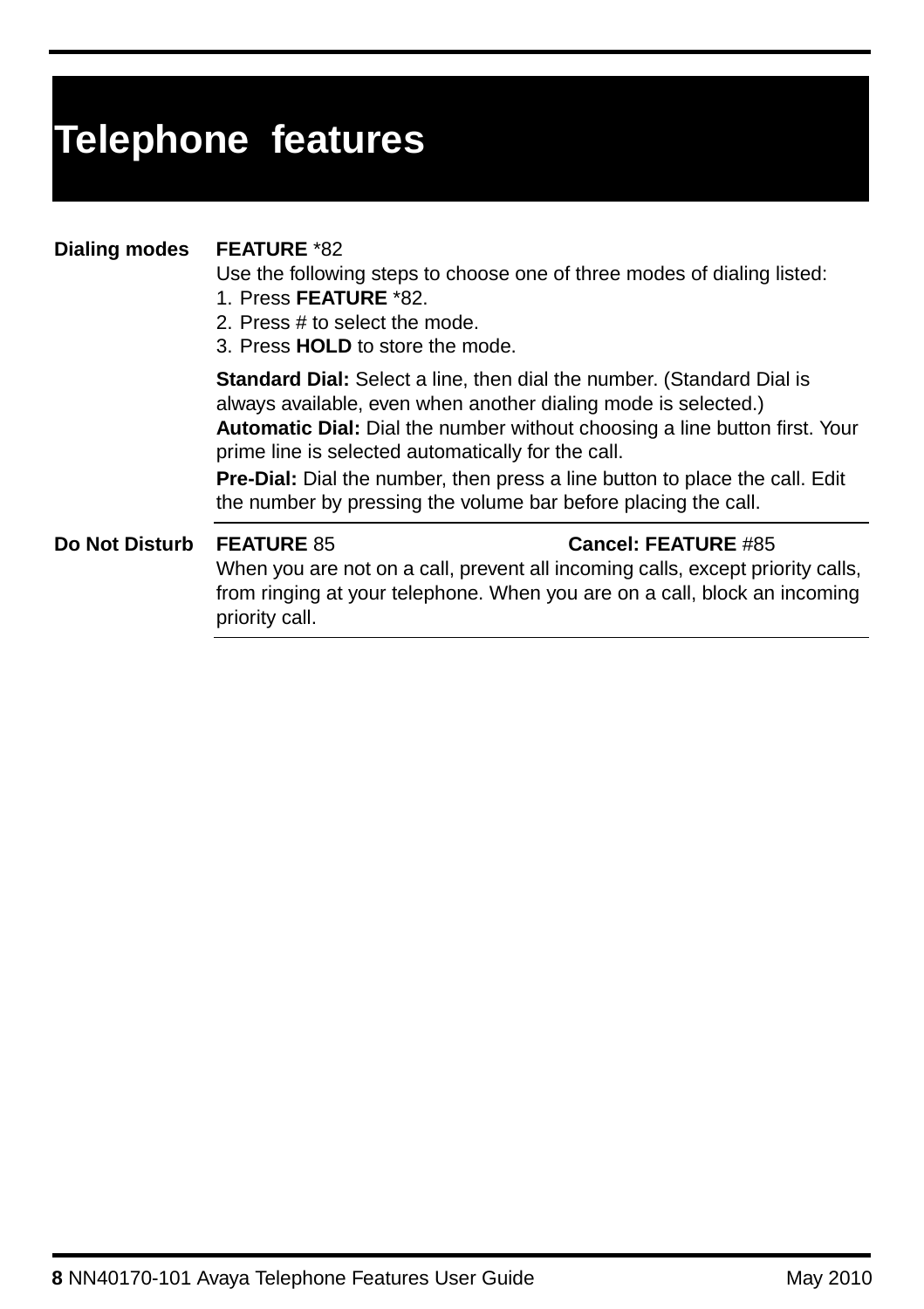## **Find Me/Follow FEATURE** 960

**Me**

**Group Listening** With Find Me/Follow Me, you can pick up a call either at your primary extension (your desk phone for example) or at one of the five external destinations, such as a cell phone, your home phone, or another phone. When you answer the call at one destination the other alerting calls are disconnected. By doing this, the Find Me/Follow Me feature reduces the chance of missed calls. You can then transfer the answered call back and forth between your desk phone and other devices in your list of Find Me/Follow Me external destinations.

## **Transferring a call from the primary extension to an external destination number:**

If you have answered a call on your primary extension, you can transfer it to a configured external destination number at any time during the duration of the call.

1. Press **Feature** 960.

Your configured external destination numbers ring.

2. Pick up the call on the desired set. Outgoing calls sent from Find Me/ Follow Me, as well as the current call to the primary extension, are disconnected. The call continues on the current set.

**Note**: If you are using an analog set, press **Link \*960.**

## **Transferring a call from an external destination number to the primary extension:**

On your primary extension, press **Feature** 960.

Find Me/Follow Me pulls the call back to your primary extension. The call disconnects from the previous extension.

**Note**: If you are using an analog set, press **Link \*960.**

## **FEATURE** 802 **Cancel: FEATURE** #802

Use both the handset and speaker while you are on a call. To avoid electronic feedback, keep the handset away from the speaker during the call, and press **RLS** to hang up.

**Note:** This feature is not available for phase 2 IP Phones or on models Avaya 1120E IP Deskphone and Avaya 1140E IP Deskphone.

## **Variances**

\* (not available)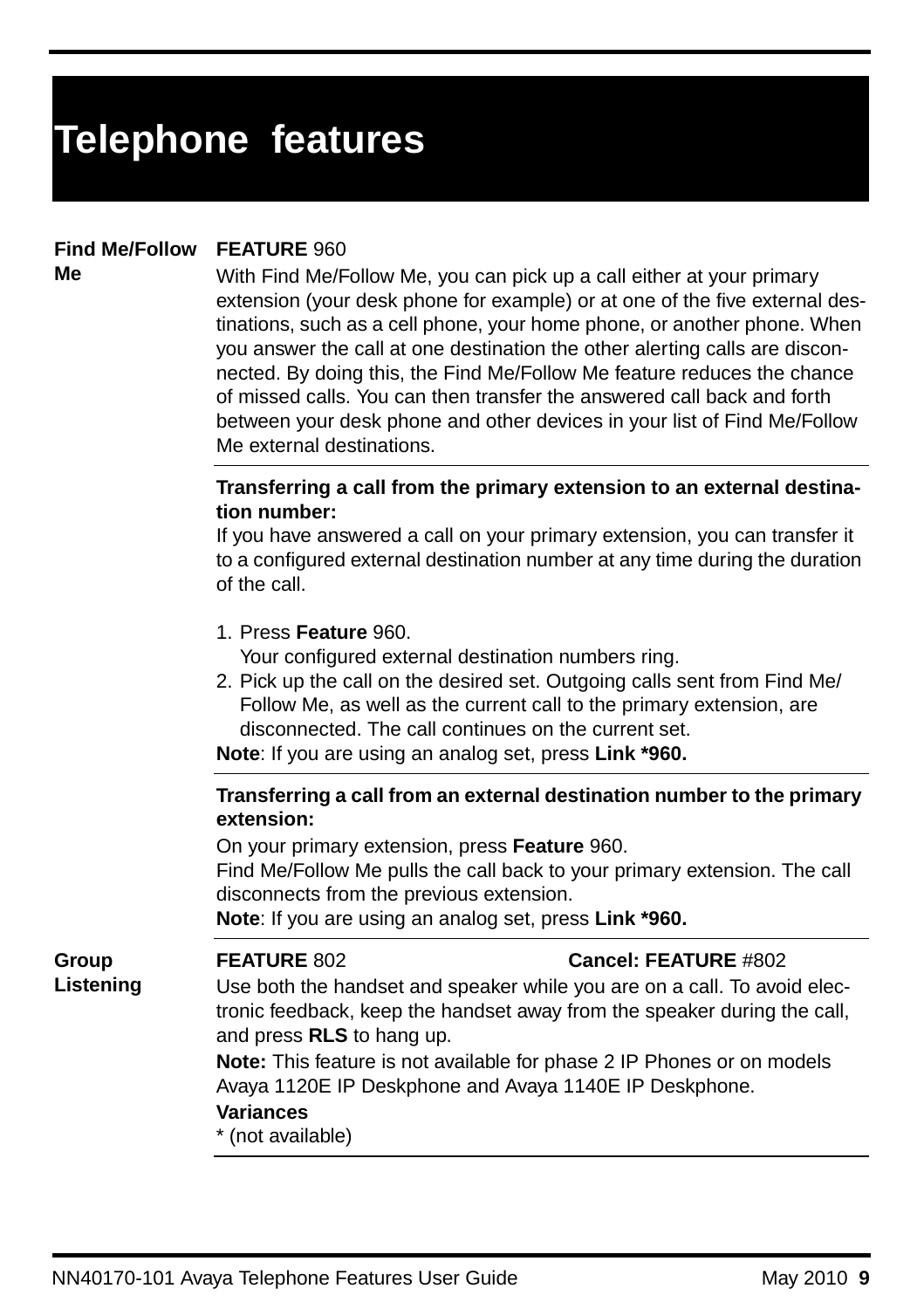| <b>Handsfree</b>             | Handsfree/mute or Handsfree button<br>Press the key to transfer a call from the handset/headset to the telephone<br>speaker. If you lifted the handset, return it to the cradle.<br>Note: Handsfree speaker volume returns to the default volume set at the<br>telephone at the end of each call.<br><b>Variances</b><br>* (not available) |
|------------------------------|--------------------------------------------------------------------------------------------------------------------------------------------------------------------------------------------------------------------------------------------------------------------------------------------------------------------------------------------|
| Hold                         | Press HOLD<br>Temporarily suspend a call.<br>To retrieve a held call, press the line button for the held call.<br><b>Variances</b><br>* (Press HOLD to toggle between two calls.)                                                                                                                                                          |
| Hold -<br><b>Exclusive</b>   | <b>FEATURE 79 or FEATURE/HOLD</b><br>Temporarily suspend a call and prevent other telephones from picking it up.                                                                                                                                                                                                                           |
| Hold - Auto                  | <b>FEATURE 73</b><br>Cancel: FEATURE #73<br>Set your telephone to automatically put a call on Hold when you pick up a<br>second call, or prevent your telephone from doing so. Default is Yes<br>(feature is on).<br><b>Note:</b> Telephones that have SWCA buttons must have this feature active<br>(set to Yes).                         |
| Language<br>choice           | <b>FEATURE</b> *501: Select Primary Language for the telephone display.<br>FEATURE *502: Select Alternate Language for the telephone display.<br>FEATURE *503: Select Alternate Language 2 for the telephone display.<br><b>FEATURE</b> *504: Select Alternate Language 3 for the telephone display.                                       |
| <b>Last Number</b><br>Redial | <b>FEATURE 5</b><br>Automatically redial the last external telephone number that you dialed.                                                                                                                                                                                                                                               |
| Line pools                   | <b>FEATURE 64</b><br>With a line pool, telephones can share several lines for making calls.<br>1. Press FEATURE 64 or an intercom button.<br>2. Enter a line pool access code. (See your System Administrator for a list.)<br>Variances<br>* (no intercom buttons)                                                                         |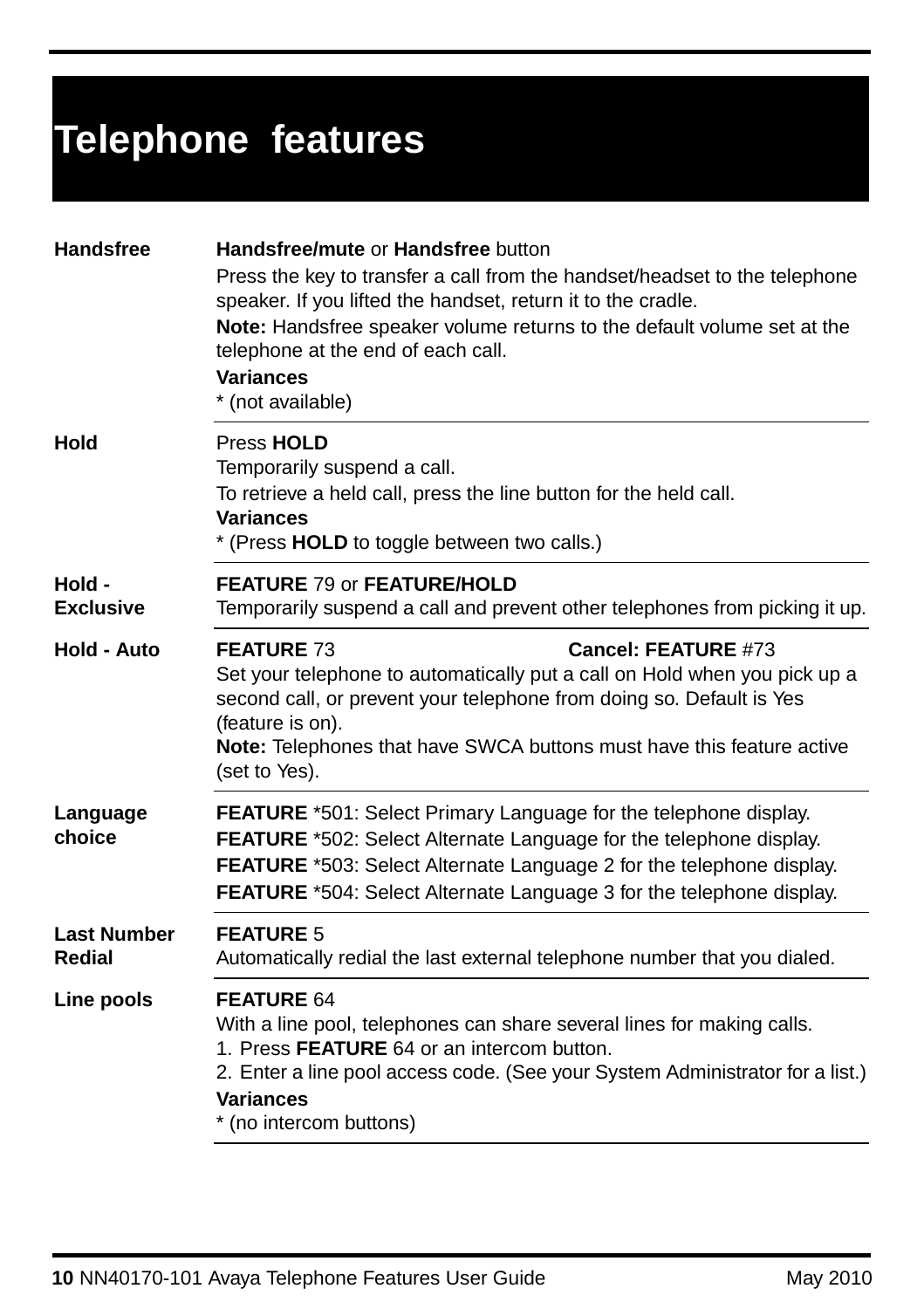| Line<br>redirection     | <b>FEATURE 84</b><br><b>Cancel: FEATURE #84</b><br>Send calls arriving on an external line to another telephone outside your<br>system. (Some external lines do not support this feature. See your System<br>Administrator.)<br><b>Variances</b><br>* (not available) |  |  |  |
|-------------------------|-----------------------------------------------------------------------------------------------------------------------------------------------------------------------------------------------------------------------------------------------------------------------|--|--|--|
| Link                    | <b>FEATURE 71</b><br>Generate a Link signal to access a PBX or other host exchange.                                                                                                                                                                                   |  |  |  |
| <b>Long Tones</b>       | FEATURE 808<br>Generate a tone for as long as you hold down a button. This is used to<br>communicate with devices such as fax or answering machines. Long tones<br>are only in effect for your current call.                                                          |  |  |  |
| Meet-Me<br>Conferencing | FEATURE 930<br>Dial into a conference call at a specified phone number and specified time.                                                                                                                                                                            |  |  |  |
|                         | To access the conference call as the chairperson:                                                                                                                                                                                                                     |  |  |  |
|                         | 1. Press FEATURE 930.                                                                                                                                                                                                                                                 |  |  |  |
|                         | 2. Follow the prompts.                                                                                                                                                                                                                                                |  |  |  |
|                         | 3. Enter your PIN and press #.<br>4. Choose one of the following options:                                                                                                                                                                                             |  |  |  |
|                         | Press 1 to enter the conference.                                                                                                                                                                                                                                      |  |  |  |
|                         | Press 2 to set a passcode for participants.                                                                                                                                                                                                                           |  |  |  |
|                         | Press 3 to change the conference settings.                                                                                                                                                                                                                            |  |  |  |
|                         | To set a passcode for the conference:                                                                                                                                                                                                                                 |  |  |  |
|                         | 1. Enter a passcode for participants to use and press #.                                                                                                                                                                                                              |  |  |  |
|                         | The passcode must be between 2 and 8 digits in length.                                                                                                                                                                                                                |  |  |  |
|                         | 2. Enter the passcode again to verify it, and press #.<br>3. Choose one of the following options:                                                                                                                                                                     |  |  |  |
|                         | Press 1 to enter the conference.                                                                                                                                                                                                                                      |  |  |  |
|                         | Press 3 to change the conference settings.                                                                                                                                                                                                                            |  |  |  |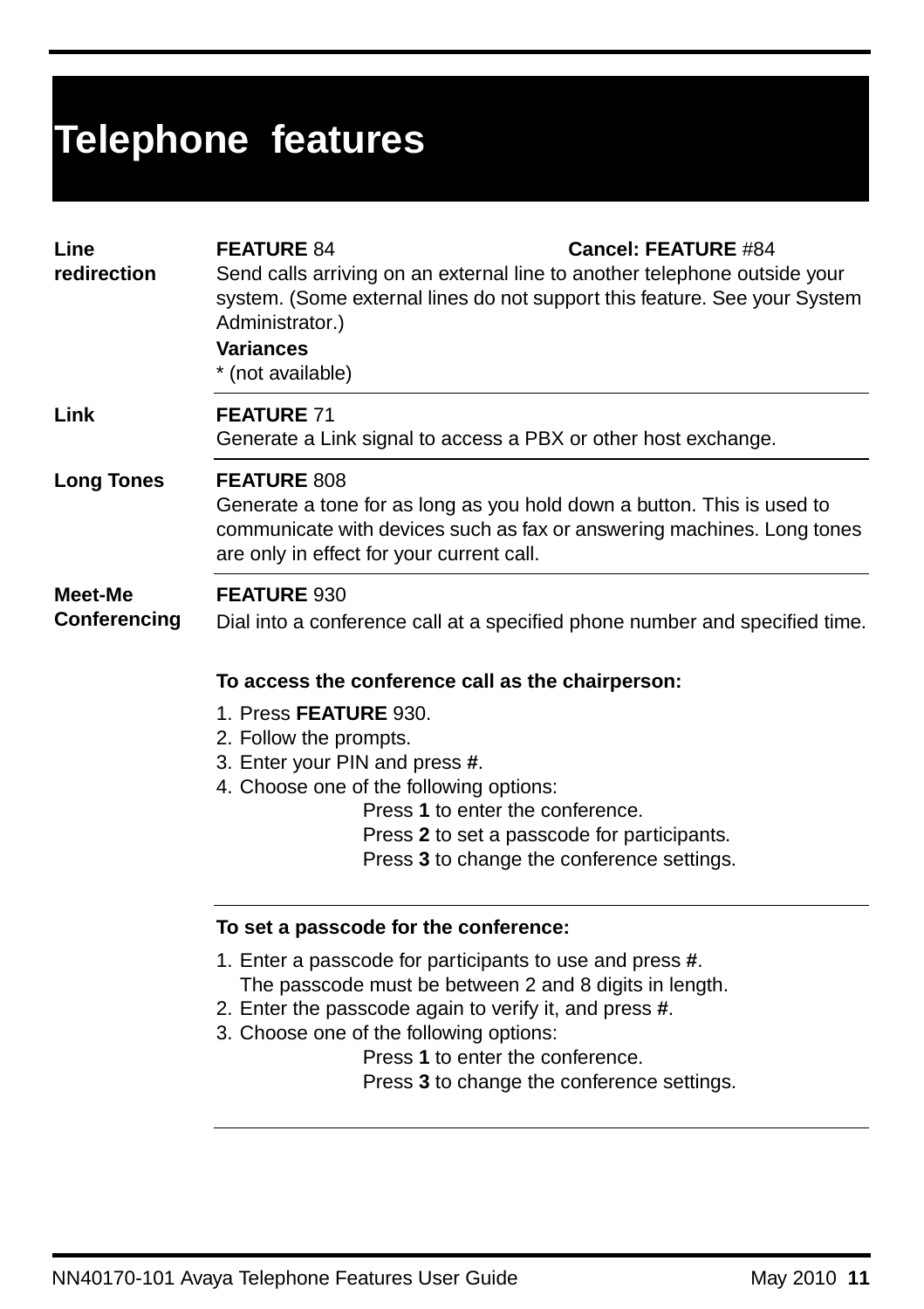## **To configure conference settings:**

- 1. To change conference settings, press **2**.
- 2. To permit QuickStart, press **1**. Otherwise, press **#**.

If you press **1**, future conferences will start when the participants arrive.

If you press **#**, future conferences will start when the chairperson arrives.

**Note:** When you enable the QuickStart feature on a Meet Me Conferencing bridge that external conference participants can access by using a 1-800 number, there is a risk that your company can incur unauthorized toll charges. To avoid this type of fraud, do not enable the QuickStart feature on a conference bridge that can be accessed with a 1-800 number.

3. Configure how the conference will end:

To allow the conference to continue after you disconnect, press **1**. To terminate the conference when you disconnect, press

**#**.

## **To access the conference call as a participant:**

- 1. Press **FEATURE** 930.
- 2. If prompted, say your name.
- 3. If prompted, enter the passcode.

For more information about using the Meet-Me Conferencing feature, see the Meet-Me Conferencing User Guide.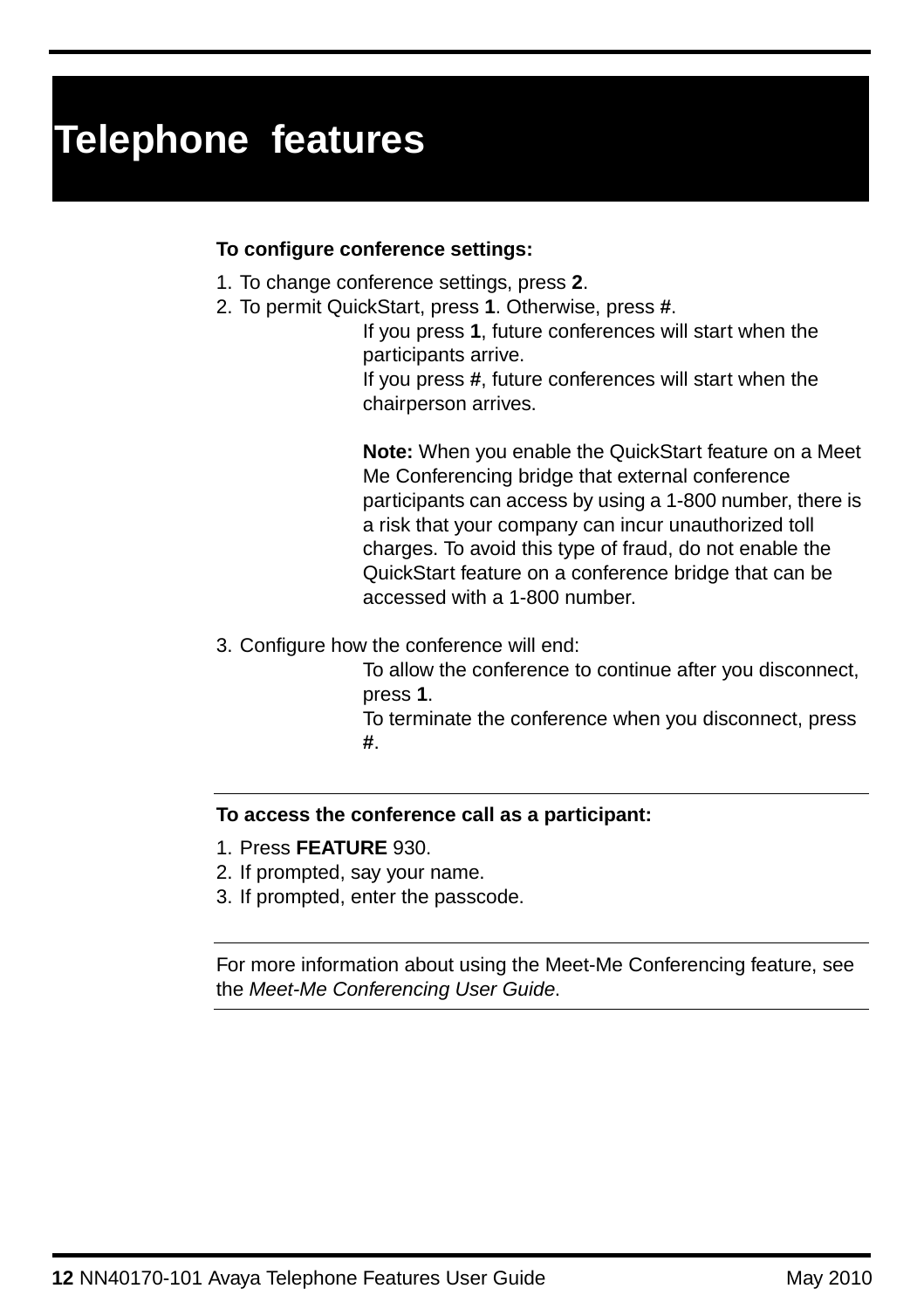| <b>Messages</b>               | <b>FEATURE 1</b><br>Send a message to another telephone within your system.                                                                                                                                                                                                                                                                                                                                                                                                       | <b>Cancel: FEATURE #1</b> |  |
|-------------------------------|-----------------------------------------------------------------------------------------------------------------------------------------------------------------------------------------------------------------------------------------------------------------------------------------------------------------------------------------------------------------------------------------------------------------------------------------------------------------------------------|---------------------------|--|
|                               | To view and reply to your messages:                                                                                                                                                                                                                                                                                                                                                                                                                                               |                           |  |
|                               | 1. Press FEATURE 65.<br>2. Press * and # to view your message list.<br>3. Press 0 to call the person who left you the message.                                                                                                                                                                                                                                                                                                                                                    |                           |  |
|                               | To erase a message:                                                                                                                                                                                                                                                                                                                                                                                                                                                               |                           |  |
|                               | Press HOLD while viewing a message.                                                                                                                                                                                                                                                                                                                                                                                                                                               |                           |  |
| <b>Moving line</b><br>buttons | <b>FEATURE *81</b><br>Change the position of your line or hunt group buttons.<br>1. Press FEATURE *81.<br>2. Press the line button that you want to move.<br>3. Press the button to which you want to move the line.<br>4. Press RLS. The two buttons are exchanged.<br>5. Update the button label strip on your telephone.<br>Line buttons cannot be exchanged with intercom, answer DN, or handsfree<br>buttons.<br><b>Variances</b><br>* (not available)                       |                           |  |
| <b>Mute</b>                   | Handsfree/mute or Mute button<br>Press this button when you do not want the caller to hear anything from<br>your side of a handsfree call. The display light beside the button blinks<br>when the call is muted. The mute button on the T-series and i-series<br>telephones mutes all types of calls.<br>Page announcement note: A call retrieved from hold after a page<br>announcement does not necessarily remain muted.<br><b>Variances</b><br>* (not available or set-based) |                           |  |
| Name and<br>number block      | FEATURE 819<br>Block either outgoing name or number, or both, for a specific call.                                                                                                                                                                                                                                                                                                                                                                                                | Cancel: FEATURE #819      |  |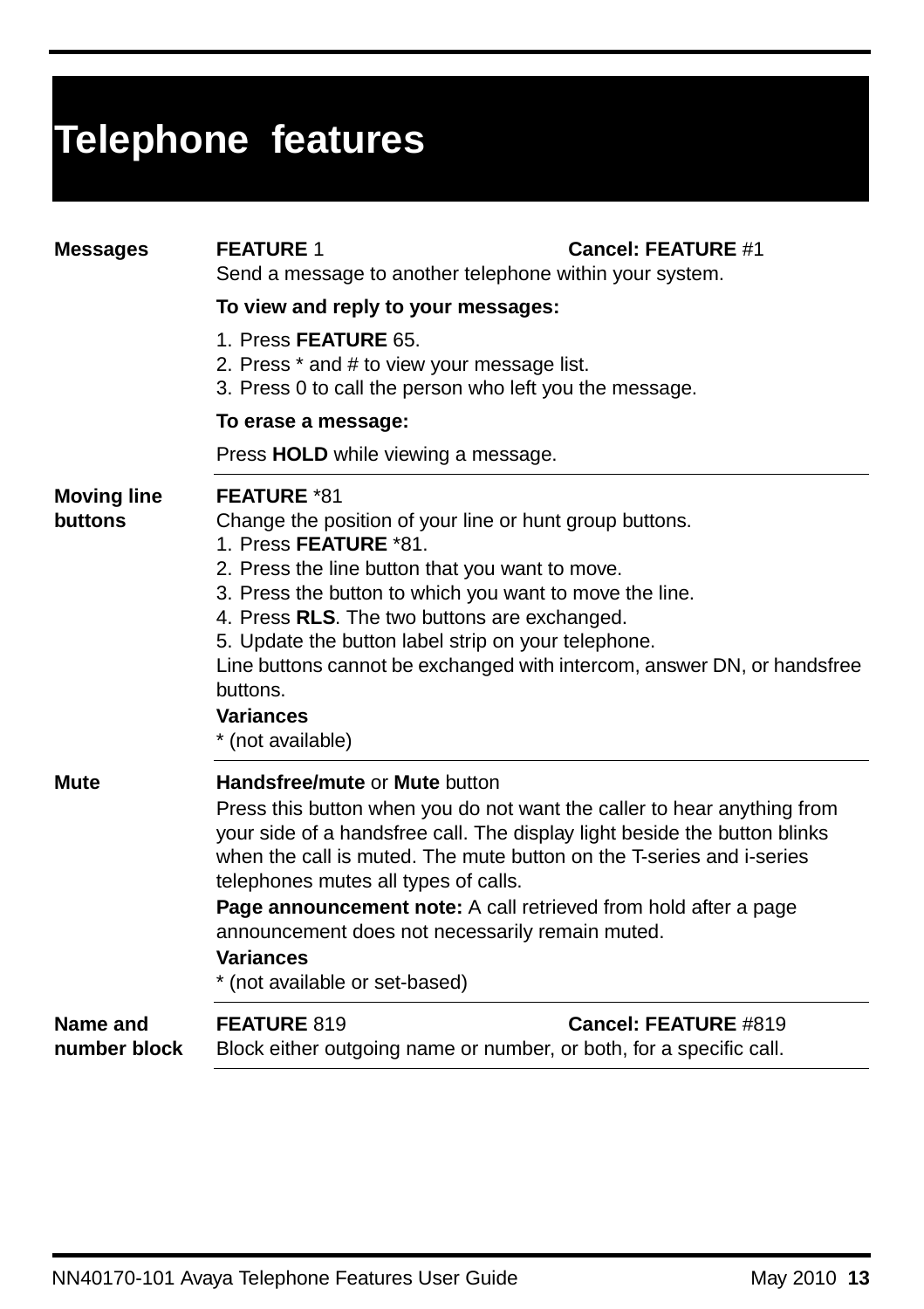## **Page FEATURE** 60 and code (1 to 3) and zone (0 to 6)

Make a page announcement through either the internal (code 1) or external (code 2) speakers, or both (code 3). Zone 0 pages all zones. Page announcements are programmed to timeout after a pre-selected amount of time, which is set by your System Administrator.

## **Variances**

\* (cannot receive pages)

## **Internal page**

FEATURE 61 and zone (0 to 6) Make a page announcement to all, or to a specific group of telephones, through the telephone speakers. Zone 0 pages all zones.

## **External page**

FEATURE 62 Make a page announcement through an external loudspeaker system.

## **Internal and external page**

## FEATURE 63 and zone (0 to 6)

Make a page announcement through both your telephone speakers and an external loudspeaker system. Zone 0 pages all zones.

## **Incoming page during active call:**

The system can be set to either:

- Put an active call on hold, and broadcast the incoming page.
- Broadcast of an incoming page is muted for the duration of an active call; broadcasting any remaining portion of the page after the call is terminated.

This feature is set by your system.

**Note: Business Series Terminals:** a call on mute when a page is broadcast does not remain muted when it is released from hold after the page.

## Pause **FEATURE** 78

Program in an external autodial sequence to insert a 1.5-second delay. For pulse dialing: \* also inserts a 1.5-second delay.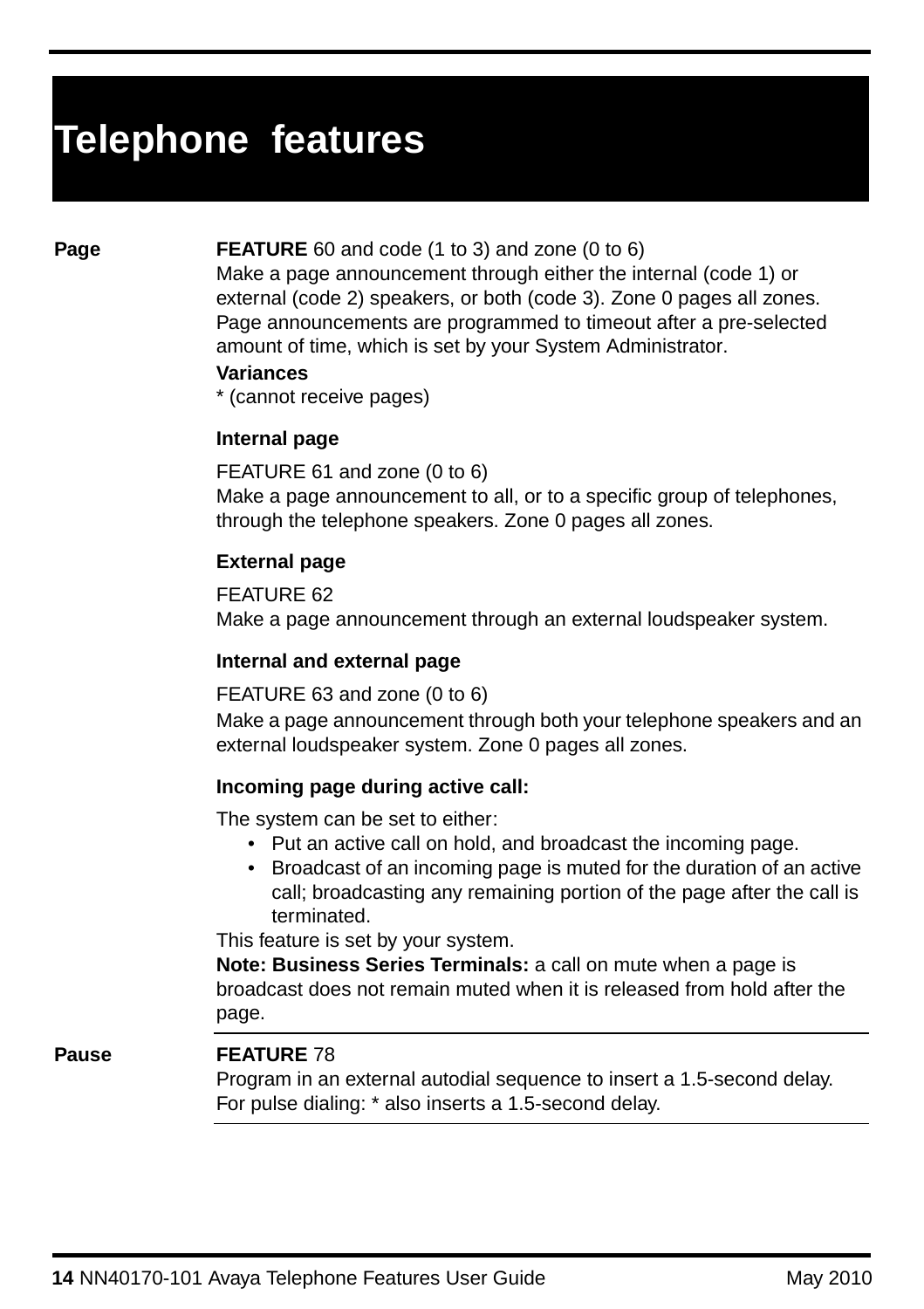| <b>Priority call</b>                         | <b>FEATURE 69</b><br>Interrupt a person on a call.<br>A person on another call can press FEATURE 85 (Do Not Disturb) to block<br>priority calls.<br><b>Variances</b><br>*(ringing call)                                                                                                                                                                                                                                                                                                                                                                                      |
|----------------------------------------------|------------------------------------------------------------------------------------------------------------------------------------------------------------------------------------------------------------------------------------------------------------------------------------------------------------------------------------------------------------------------------------------------------------------------------------------------------------------------------------------------------------------------------------------------------------------------------|
| <b>Privacy</b>                               | <b>FEATURE 83</b><br>Change the privacy setting for an external line. If a line normally has<br>privacy, this enables another telephone that shares the line to join your call<br>by selecting the line in use. If a line normally has privacy disabled, this<br>prevents another telephone that shares the line from joining your call by<br>selecting the line in use. The privacy setting is re-established once you end<br>your call, or when you enter the Privacy feature code again.                                                                                  |
| <b>Professional</b><br><b>Call Recording</b> | FEATURE 995<br>Record an active call, a three-party conference call, a multi-party<br>conference call, a Meet-Me Conferencing conference call, a privacy<br>conference call, or Contact Center call. Your System Administrator must<br>configure this feature to your extension.<br>Press Feature 995 to record an active call on your set.<br>The feature delivers the recorded call as a WAV file, together with the call<br>log data, to an email address or it is streamed to a server. Your System<br>Administrator configures the rule as to where the call is stored. |
|                                              | Press Feature 996 to stop recording.<br>Note: Manual activation of Professional Call Recording is not supported on<br>analog sets.                                                                                                                                                                                                                                                                                                                                                                                                                                           |
| <b>Record A Call</b>                         | <b>FEATURE 989</b><br>Record an active two-party call and have the recorded message stored in<br>your mailbox or an SFTP server.<br>Note: Your System Administrator must enable this feature.                                                                                                                                                                                                                                                                                                                                                                                |
| Ring again                                   | <b>FEATURE 2</b><br><b>Cancel: FEATURE #2</b><br>Monitor a busy or unanswered telephone, or a busy line pool within your<br>system. Ring Again signals you to call back when the telephone or line<br>pool becomes available.                                                                                                                                                                                                                                                                                                                                                |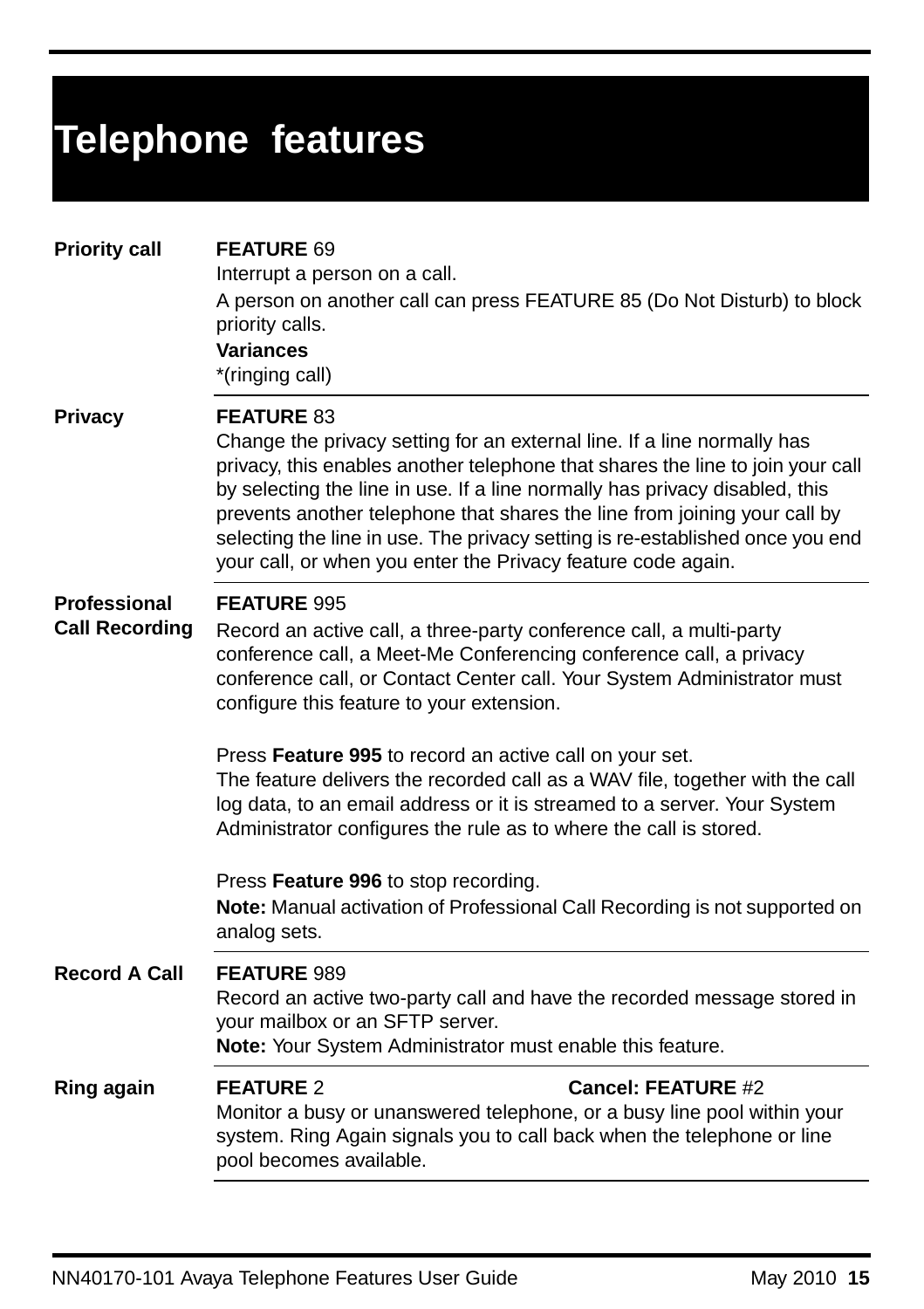| <b>Ring type</b>               | <b>FEATURE *6</b><br>Select a distinctive ring to help differentiate between your telephone from<br>others nearby.<br>1. Press FEATURE *6.<br>2. Enter the ring type number (1 to 4).<br>3. Press HOLD.                                                                                                                                                            |  |
|--------------------------------|--------------------------------------------------------------------------------------------------------------------------------------------------------------------------------------------------------------------------------------------------------------------------------------------------------------------------------------------------------------------|--|
| <b>Ring volume</b>             | <b>FEATURE *80</b><br>Make your telephone ring so that you can adjust the volume. You also can<br>adjust the volume any time your telephone rings.                                                                                                                                                                                                                 |  |
| Run/stop                       | <b>FEATURE *9</b><br>Store more than one autodial number or external carrier feature code on<br>one memory button by inserting a break point between numbers or codes.<br>The first press of the button dials the first number or code; the next press<br>dials the next number or code. You can program up to four numbers or<br>codes separated by break points. |  |
| Saved number<br>redial         | FEATURE 67<br>Save a number to redial later. Enter the code while you are on a call that<br>you have dialed to save the number. Enter the code when you are not on a<br>call to redial the saved number.                                                                                                                                                           |  |
| <b>Service</b><br>schedules    | FEATURE 870<br>Display the modes that have been turned on at a designated control set.                                                                                                                                                                                                                                                                             |  |
| Ringing<br>services            | FEATURE 871<br>Cancel: FEATURE #871<br>Turn on one of six schedules for alternative ringing and call answering<br>arrangements from a designated control telephone.                                                                                                                                                                                                |  |
| <b>Restriction</b><br>services | FEATURE 872<br>Cancel: FEATURE #872<br>Turn on one of six services for restrictions on particular lines or telephones<br>from a designated control telephone. You must enter a password.                                                                                                                                                                           |  |
| <b>Routing</b><br>services     | Cancel: FEATURE #873<br>FEATURE 873<br>Turn on one of six services for routing on particular lines or telephones<br>from a designated control telephone. You must enter a password.                                                                                                                                                                                |  |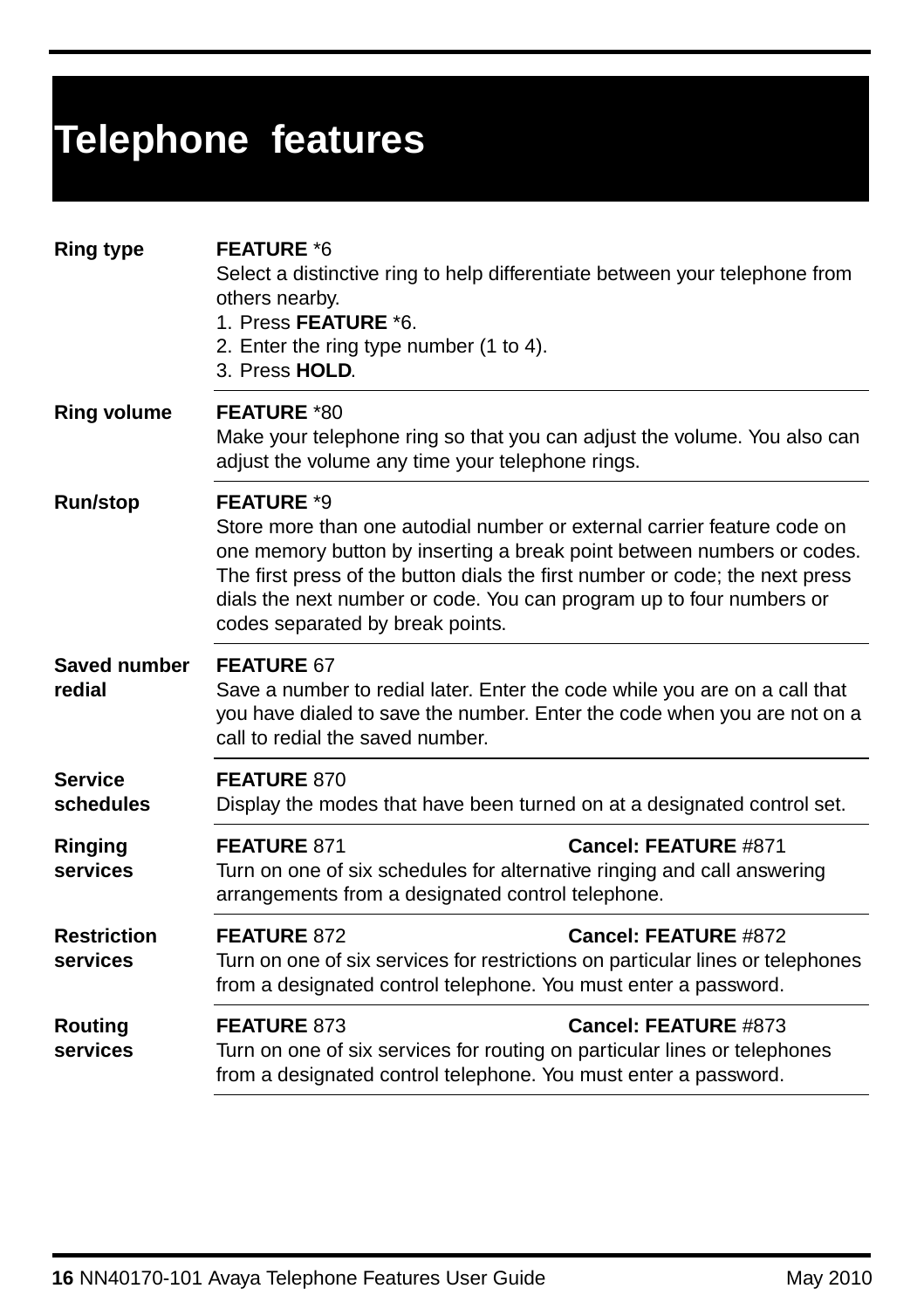|  |  | Telephone features |  |
|--|--|--------------------|--|
|  |  |                    |  |
|  |  |                    |  |

| Speed dial - | <b>FEATURE 0</b> |
|--------------|------------------|
|              |                  |

Dial an external telephone number using a two- or three-digit code. There are two types of speed dial codes: system (01-70 or 001 to 255) and personal (71 to 94). System speed dial codes can be used from any display telephone in the system. System speed dial codes are assigned by your System Administrator.

Personal speed dial codes are used exclusively at your telephone.

## **To make a call using a speed dial code:**

- 1. Press **FEATURE** 0.
- 2. Enter the two- or three-digit code for the number.

## **Speed dial -**

**using**

## **To program personal speed dial numbers:**

- **programming** 1. Press **FEATURE** \*4.
	- 2. Enter a two-digit code from 71 to 94.
	- 3. Specify the external line by pressing a line button, a line pool button, or the intercom button. If you do not specify the external line, the system automatically chooses a line for the call.
	- 4. Dial the telephone number you want to program (up to 24 digits).
	- 5. Press **HOLD**.
	- 6. Record the code and number you have just programmed.

**Note:** You cannot program personal speed dial numbers while another user is programming your system.

| <b>Static time</b><br>and date | <b>FEATURE 806</b>                                                               | <b>Cancel: FEATURE #806</b><br>Change the first line of the display to the current time and date. |
|--------------------------------|----------------------------------------------------------------------------------|---------------------------------------------------------------------------------------------------|
| Time                           | <b>FEATURE 803</b><br>Briefly display the time and date while you are on a call. |                                                                                                   |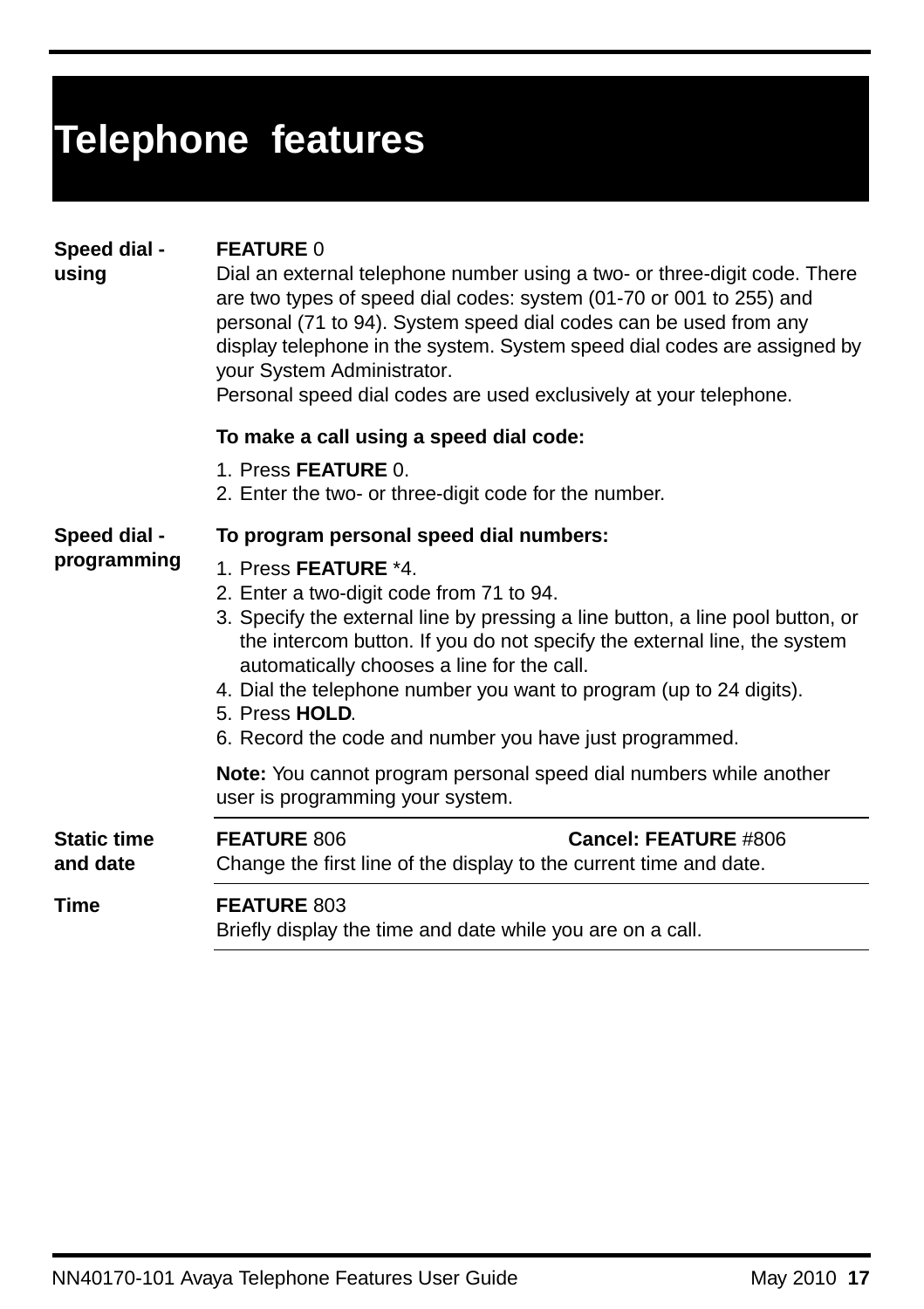| <b>Transfer</b>              | <b>FEATURE 70</b><br>Send a call to another telephone within your system, or to an external<br>telephone. You cannot transfer a call on an external line to an external<br>telephone, depending on the capabilities of the lines.                                                                                                                                                                 | Cancel: FEATURE #70        |  |
|------------------------------|---------------------------------------------------------------------------------------------------------------------------------------------------------------------------------------------------------------------------------------------------------------------------------------------------------------------------------------------------------------------------------------------------|----------------------------|--|
|                              | Make or answer a call.                                                                                                                                                                                                                                                                                                                                                                            |                            |  |
|                              | 1. Press FEATURE 70.<br>2. Call the person to whom you want to transfer the call.<br>3. Stay on the line if you wish to speak privately to the person before<br>completing the transfer.<br>4. Press RLS to complete the transfer.<br>If an external call is transferred to a busy internal or network extension, or<br>is not answered after a few rings, the call automatically rings you back. |                            |  |
| <b>Trunk answer</b>          | <b>FEATURE 800</b><br>Answer an external call, ringing on a line that has been placed into a<br>Ringing Service schedule, from any telephone in your system. This feature<br>does not work for a private line.                                                                                                                                                                                    |                            |  |
| <b>Voice call</b>            | FEATURE 66<br>Make a voice announcement, or begin a conversation through the speaker<br>of another telephone, without first making the other telephone ring.<br><b>Variances</b><br>* (ringing call)                                                                                                                                                                                              |                            |  |
| <b>Voice call</b><br>deny    | <b>FEATURE 88</b><br>Prevent your telephone from receiving voice calls.                                                                                                                                                                                                                                                                                                                           | <b>Cancel: FEATURE #88</b> |  |
|                              | Do Not Disturb (FEATURE 85) also prevents your telephone from receiving<br>voice calls.                                                                                                                                                                                                                                                                                                           |                            |  |
| <b>Wait for</b><br>dial tone | <b>FEATURE 804</b><br>Program an external autodial number, to cause the system to wait to<br>receive dial tone from another system, before proceeding with the dialing<br>sequence.                                                                                                                                                                                                               |                            |  |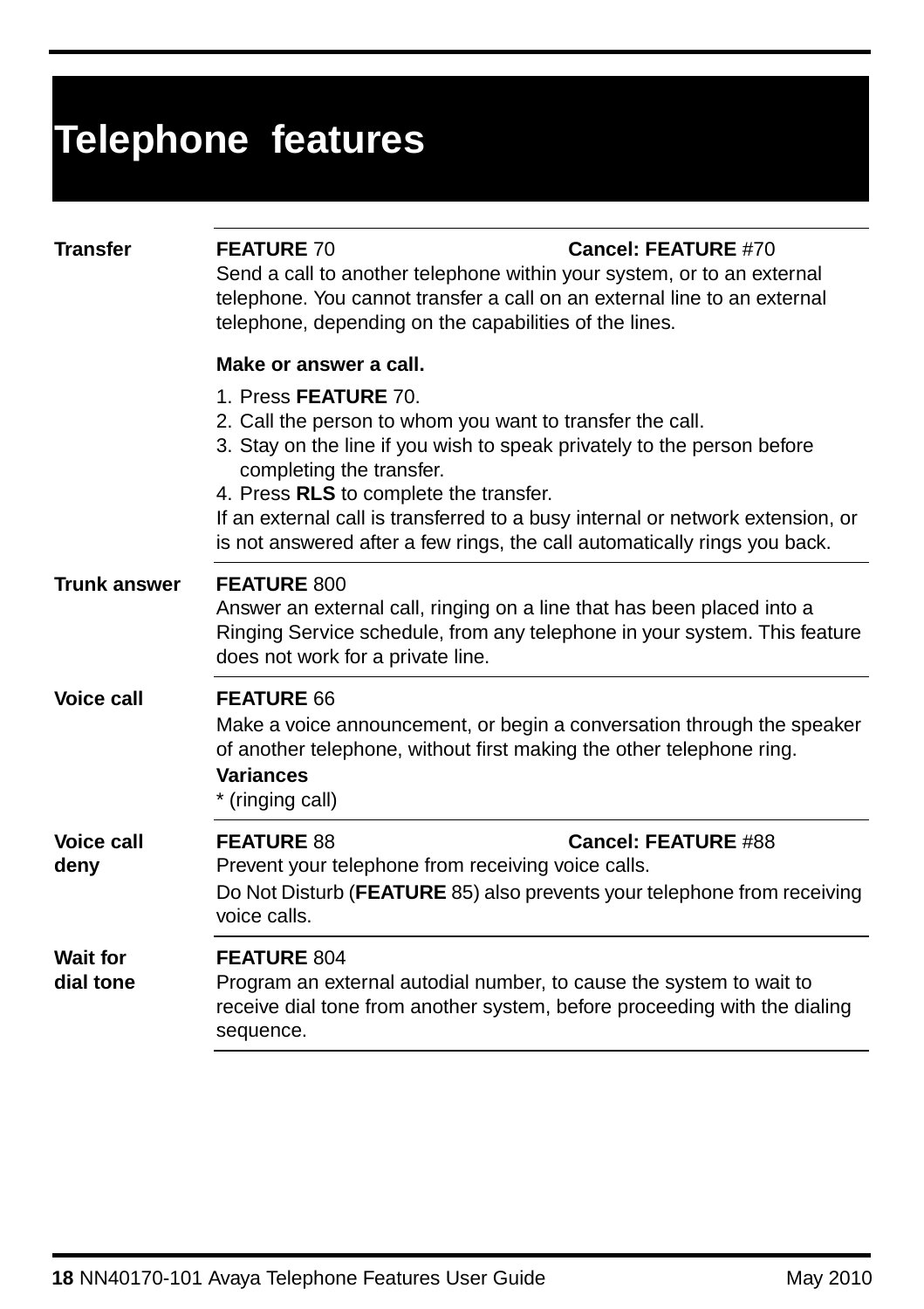# **Call Display Services**

|                           | The following features are available only if you subscribe to Call Display<br>services from your local telephone company.                                                                                                                                                                                |
|---------------------------|----------------------------------------------------------------------------------------------------------------------------------------------------------------------------------------------------------------------------------------------------------------------------------------------------------|
| Autobumping               | <b>Cancel: FEATURE #815</b><br>FEATURE 815<br>Have the system automatically delete the oldest log item from a full Call<br>Log, so that a new log item can be stored.                                                                                                                                    |
| Call<br>information       | <b>FEATURE 811</b><br>Display the name, number, or line name of a ringing or held call. Press # to<br>move through the information displays. You can view information for active<br>calls as well as ringing and held calls.                                                                             |
| Call log -<br>view        | FEATURE 812<br>Call Log displays use the following special characters:<br>underline: identifies a new item<br>handset icon: identifies answered calls<br>$\bullet$<br>globe icon: identifies long-distance calls<br>$\bullet$<br>forward slash: identifies that the information has been shortened       |
|                           | To view your Call Log:<br>1. Press FEATURE 812<br>2. Press * to view old items.<br>Press # to view new items.<br>Press 0 to return to the last viewed item.<br>3. Press # and * to move through your items.<br>4. Press the volume bar to view more information on an item.                              |
| Call log -                | To erase a Call Log entry:                                                                                                                                                                                                                                                                               |
| erase entry               | 1. Press HOLD while viewing an item.                                                                                                                                                                                                                                                                     |
| Call log -<br>return call | To return a call from your Call Log:<br>1. Display the desired number on your telephone.<br>2. Edit the number, if required. You can add numbers for long-distance<br>dialing or line pool access, or you can remove numbers using the volume<br>bar.<br>3. Press a line button.<br>4. Lift the handset. |
| Call log -<br>options     | <b>FEATURE *84</b><br>Select the type of calls that are stored automatically in your Call Log. Press<br># to see the next setting. Press HOLD to select the displayed setting.                                                                                                                           |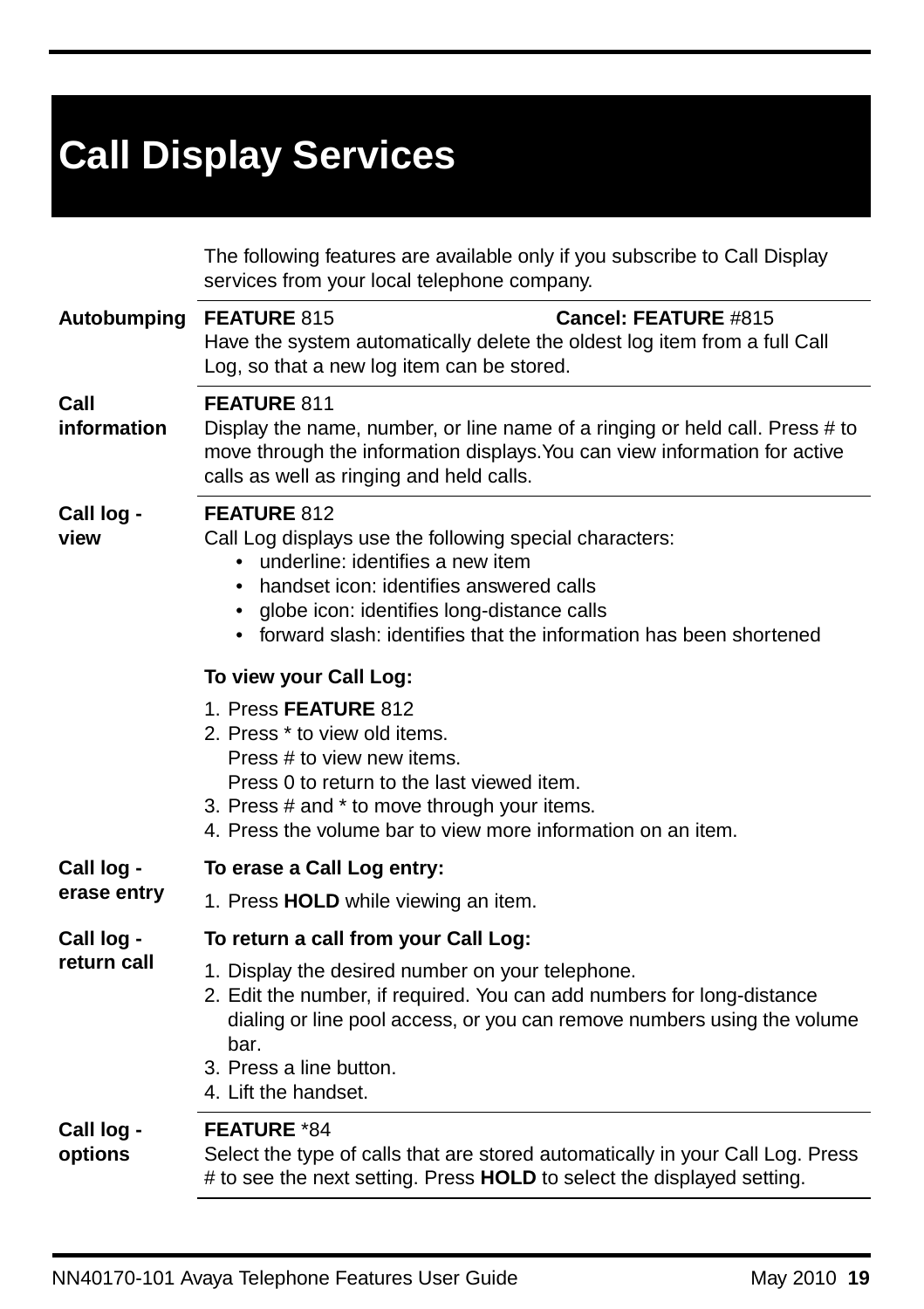# **Call Display Services**

**Call log password FEATURE** \*85 Program a four-digit password for your Call Log. To reset a forgotten password, see your System Administrator.

**Logit FEATURE** 813 Store caller information for your current call in your Call Log.

# **ETSI feature**

**Malicious Caller Identification (MCID) FEATURE** 897 must be entered 30 seconds after the caller hangs up, and before you hang up. Record caller information for the last external call at the central office that assigned the line. This feature only works if the incoming calls are received over ETSI ISDN lines, and the feature is activated in programming. Check with your system administrator.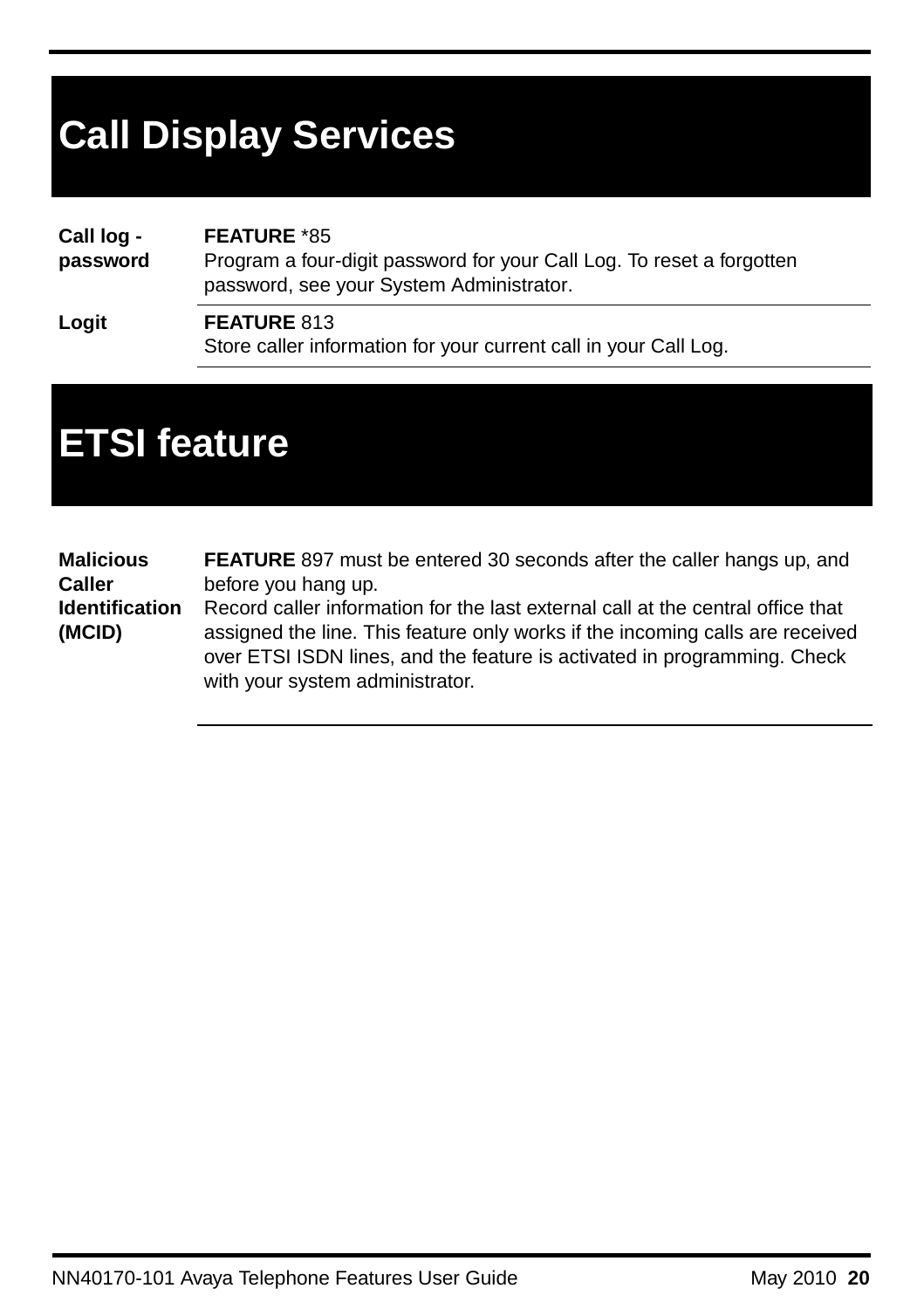|                                                                                                  | Use the following procedure to access features on the Avaya1110 IP<br>Deskphone, Avaya 1120E IP Deskphone, and Avaya1140E IP Deskphones,<br>Avaya 20xx series IP Deskphones, or the Avaya1210, 1220, and 1230 IP<br>Deskphones.                                                                                                                                                                                                                                                                                   |
|--------------------------------------------------------------------------------------------------|-------------------------------------------------------------------------------------------------------------------------------------------------------------------------------------------------------------------------------------------------------------------------------------------------------------------------------------------------------------------------------------------------------------------------------------------------------------------------------------------------------------------|
| <b>Using feature</b><br>menus                                                                    | FEATURE *900, or [Services] (services keys to access Feature menu)                                                                                                                                                                                                                                                                                                                                                                                                                                                |
|                                                                                                  | Activate a display menu of feature options.<br>1. Press <b>Page+</b> (move forward) and <b>Page-</b> (move back) to scroll through the<br>list. You also can use the up and down navigation keys on the telephone.<br>2. When the feature you want is highlighted, press Select.<br>From this point, the feature works in the same manner as it does when<br>invoked from the keypad, or through the memory buttons.<br>Note: The available features on this menu are configured by your system<br>administrator. |
| Programming<br>IP KEM and<br><b>Central</b><br>Answering<br><b>Position</b><br>memory<br>buttons | The default for key expansion module (KEM) and Central Answering<br>Position (CAP) memory buttons is blank. You can program memory buttons<br>on the KEM or CAP to your personal preference with internal and external<br>autodial numbers or features to give you touch dialing or feature activation.<br>You can program names to correspond to external autodial numbers, and<br>you can verify what names are programmed against which external autodial<br>buttons after you have entered the names.         |
|                                                                                                  | Program features on your Avaya 2002 IP Deskphone, Avaya 2004 IP<br>Deskphone, Avaya IP KEM, Avaya KEM for Avaya 1100 series IP<br>Deskphones, or CAP by completing the following procedures for<br>programming memory buttons.                                                                                                                                                                                                                                                                                    |
| internal<br>autodial                                                                             | <b>Programming</b> 1. Press $\boxed{\mathbb{E}   \mathbb{F}   \mathbb{Z} }.$<br>2. Press a memory button.<br>3. Dial the extension number.<br>4. Press <i>OK</i> to store the number.<br>Or<br>Press <b>Quit</b> to exit the programming sequence.                                                                                                                                                                                                                                                                |
| external<br>autodial                                                                             | <b>Programming</b> 1. Press $\boxed{F}$ $\boxed{F}$ $\boxed{1}$ .<br>2. Press a memory button.<br>3. Dial the external number.<br>4. Press <i>DK</i> to store the number.<br>Or<br>Press <b>Quit</b> to exit the programming sequence.                                                                                                                                                                                                                                                                            |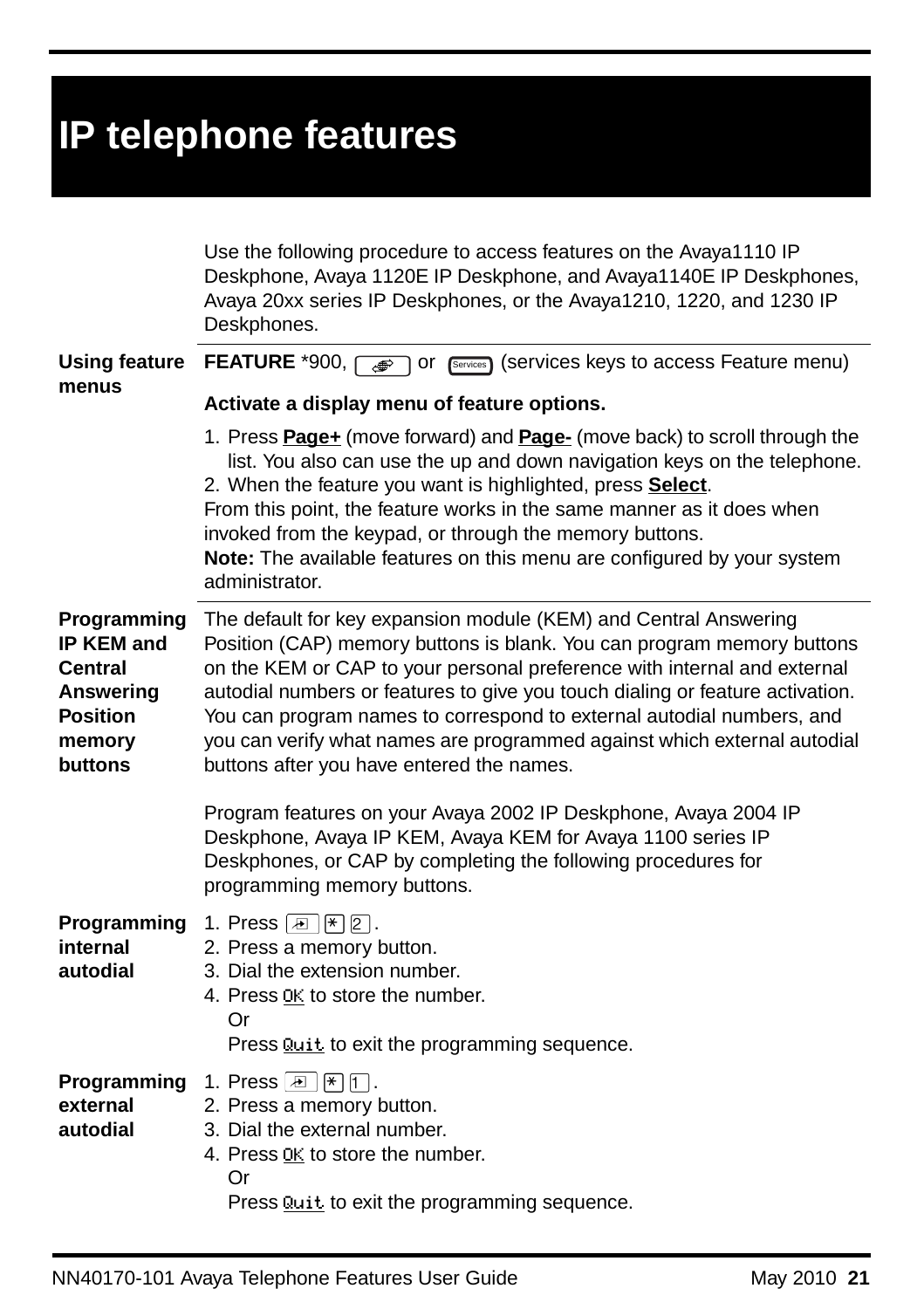| names for<br>external<br>autodial on<br>KEM                                          | <b>Programming</b> 1. Press $\boxed{E}$   $\boxed{\uparrow}$   $\boxed{\uparrow}$  .<br>2. Press a memory button.<br>3. Type the external number.<br>4. Press DK to store the number.<br>5. Use the keypad to type the name that corresponds to the number you<br>programmed.<br>6. Press $\underline{OK}$ to store the name with the corresponding number. |
|--------------------------------------------------------------------------------------|-------------------------------------------------------------------------------------------------------------------------------------------------------------------------------------------------------------------------------------------------------------------------------------------------------------------------------------------------------------|
| Verifying the<br>name<br>programmed<br>for an<br>autodial<br>button on<br><b>KEM</b> | 1. Press $\boxed{E}$ $\boxed{\ast}$ $\boxed{0}$ .<br>2. Press the programmed memory button for which you want to see the<br>programmed name.<br>The name that you programmed against that external autodial button<br>appears on the LCD.                                                                                                                   |
| features                                                                             | 2. Press a memory button.<br>3. Press $\boxed{=}$ and enter the feature code.<br>4. Press DK to store the feature code.<br>Or<br>Press Quit to exit the programming sequence.                                                                                                                                                                               |
| Erasing<br>memory<br>buttons                                                         | 1. Press $\boxed{E}$ $\boxed{\ast}$ $\boxed{\cap}$ .<br>2. Press a memory button.<br>3. Press DK to erase the button.                                                                                                                                                                                                                                       |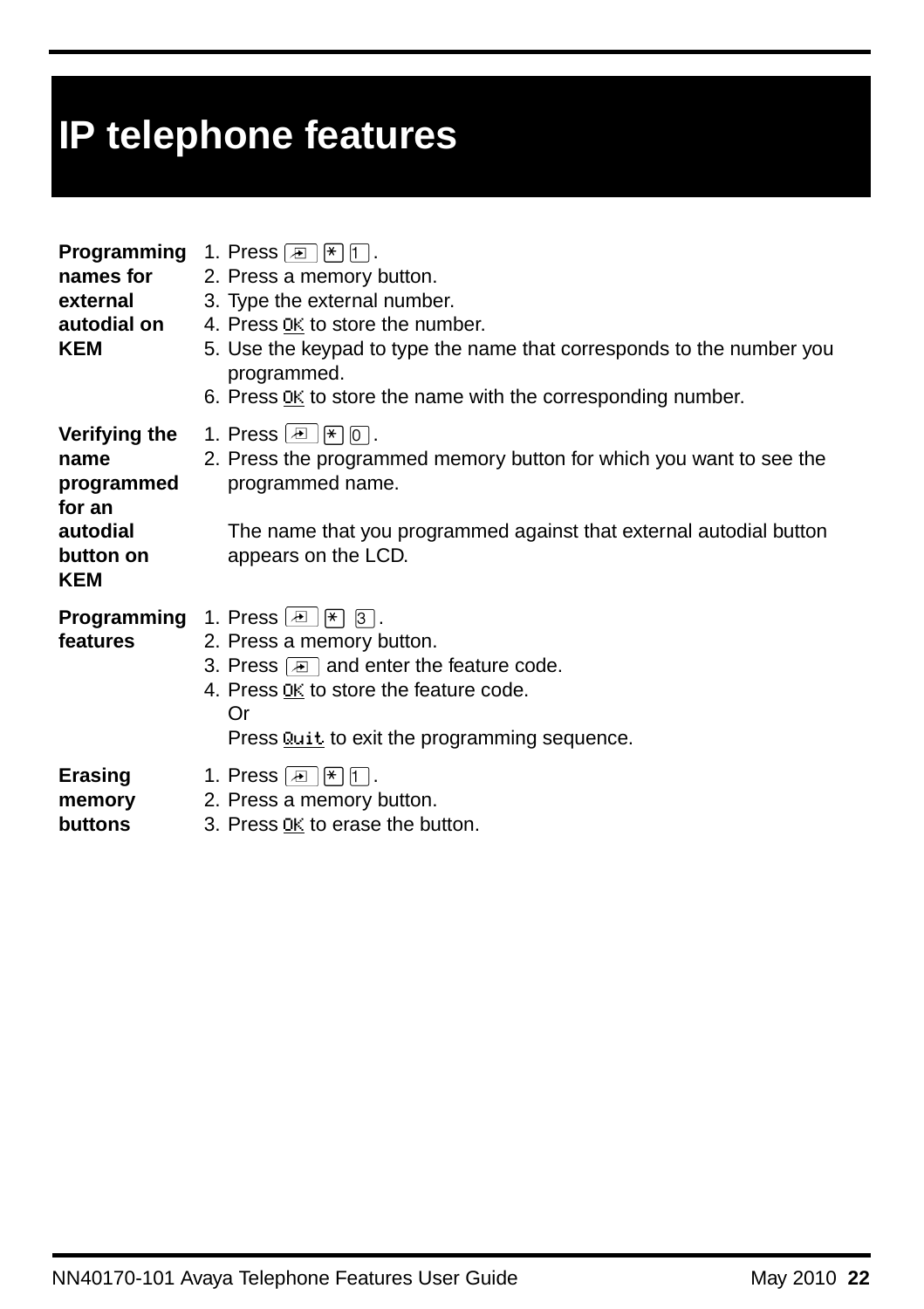**Hot Desking setting up FEATURE** \*999,  $\sqrt{P}$  or  $\sqrt{S_{\text{e}}$  (services keys to access Feature menu) You can divert your Avaya IP Phone configuration to another Avaya IP Phone registered on the same system, using the Hot Desking feature. For instance, this feature can be used if you are working temporarily at another site, but you want to retain your telephone setup.

**Note:** The headset mode is not transferred during Hot Desking. **Note:** When Hot Desking between different versions of IP phone sets, the functions available are those of the less capable set. For example, if an Avaya 2001 IP Deskphone is hot desked to an Avaya 2002 IP Deskphone 2002, the speaker button LED does not function because the button does not exist on the Avaya 2001 IP Deskphone.

## **Setting up Hot Desking**

- 1. Ensure both telephones are on-hook.
- 2. On your telephone (xxx), enter Hot Desking.
- 3. Press **Admin**. The first time you do this, the display reads **Creating password**. The next time you enter Hot Desking, the display reads **Enter Hot Desking PW**.
- 4. Use the dialpad to enter a password. Note: Use the **Back** key to erase entries.
- 5. Press **OK**.

The first time you do this, the display reads **Confirm password**. Continue with step 5. The next time you enter Hot Desking, the display reads either **Disallow Hot Desking** or **Allow Hot Desking;** skip to step 7.

- 6. Use the dial pad to enter the same password you entered in step 3.
- 7. Press **OK** to save the password. The display reads **Disallow Hot Desking**.
- 8. If you want to allow or disallow Hot Desking, press **CHANGE** to select the function you require.
- 9. Press **Quit** to exit.